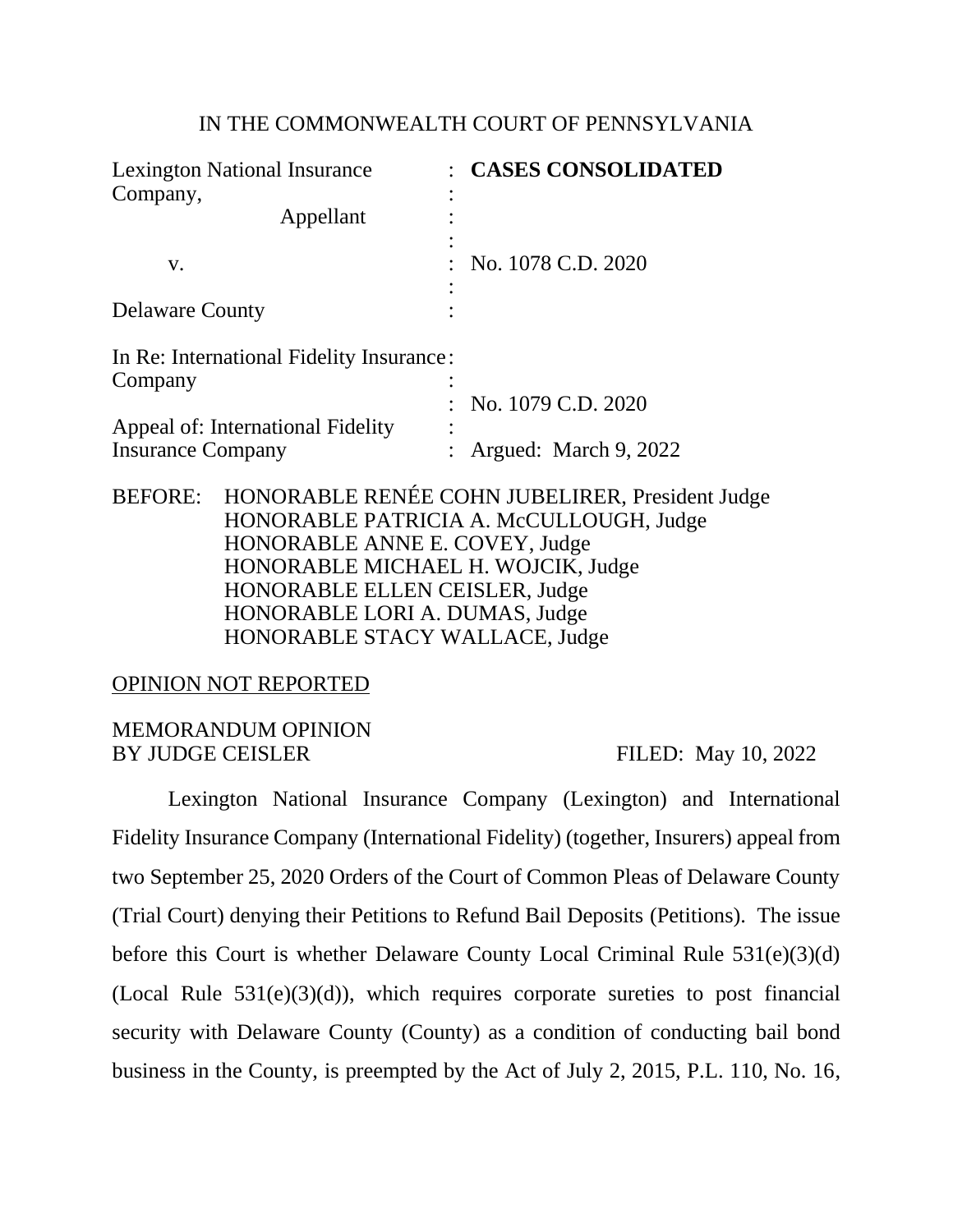42 Pa. C.S. §§ 5741-50 (commonly known as Act 16), or The Insurance Department Act of 1921 (Insurance Act), Act of May 17, 1921, P.L. 789, *as amended*, 40 P.S. §§ 1-326.7.

For the reasons that follow, we conclude that: (1) Local Rule  $531(e)(3)(d)$  is not preempted by either Act 16 or the Insurance Act; and (2) the County has express authority to require corporate sureties conducting bail bond business in the County to post financial security pursuant to Pennsylvania Rule of Criminal Procedure 531(A)(3) (Rule 531(A)(3)). Accordingly, we affirm the Trial Court's Orders.

#### **Background**

In July 2015, the General Assembly enacted Act 16 to eliminate the varying rules governing bail bonds in Pennsylvania and to establish a statewide, uniform system of regulation of the bail bond industry. As a result of Act 16, bail bondsmen now must be licensed by the Pennsylvania Insurance Department (Insurance Department) and may conduct bail bond business only if they are affiliated with an insurance company and their bonds are underwritten by an insurance company pursuant to a qualified power of attorney.<sup>1</sup> Act 16 became effective on October 30, 2015.

*A bail bondsman shall only be authorized to conduct business in a county when the bail bondsman provides all of the following documents* to the office of the clerk:

(1) A copy of the license issued to the bail bondsman by the [Insurance D]epartment.

#### **(Footnote continued on next page…)**

<sup>1</sup> Section 2 of Act 16 states: "*No person shall engage in, or continue to engage in, the business of a bail bondsman unless the person has been licensed by the [Insurance D]epartment as an insurance producer* under Article VI-A of [the Insurance Act, added by the Act of December 6, 2002, P.L. 1183,] and possesses a casualty line of authority." 42 Pa. C.S. § 5742 (emphasis added). Section 4 of Act 16 states: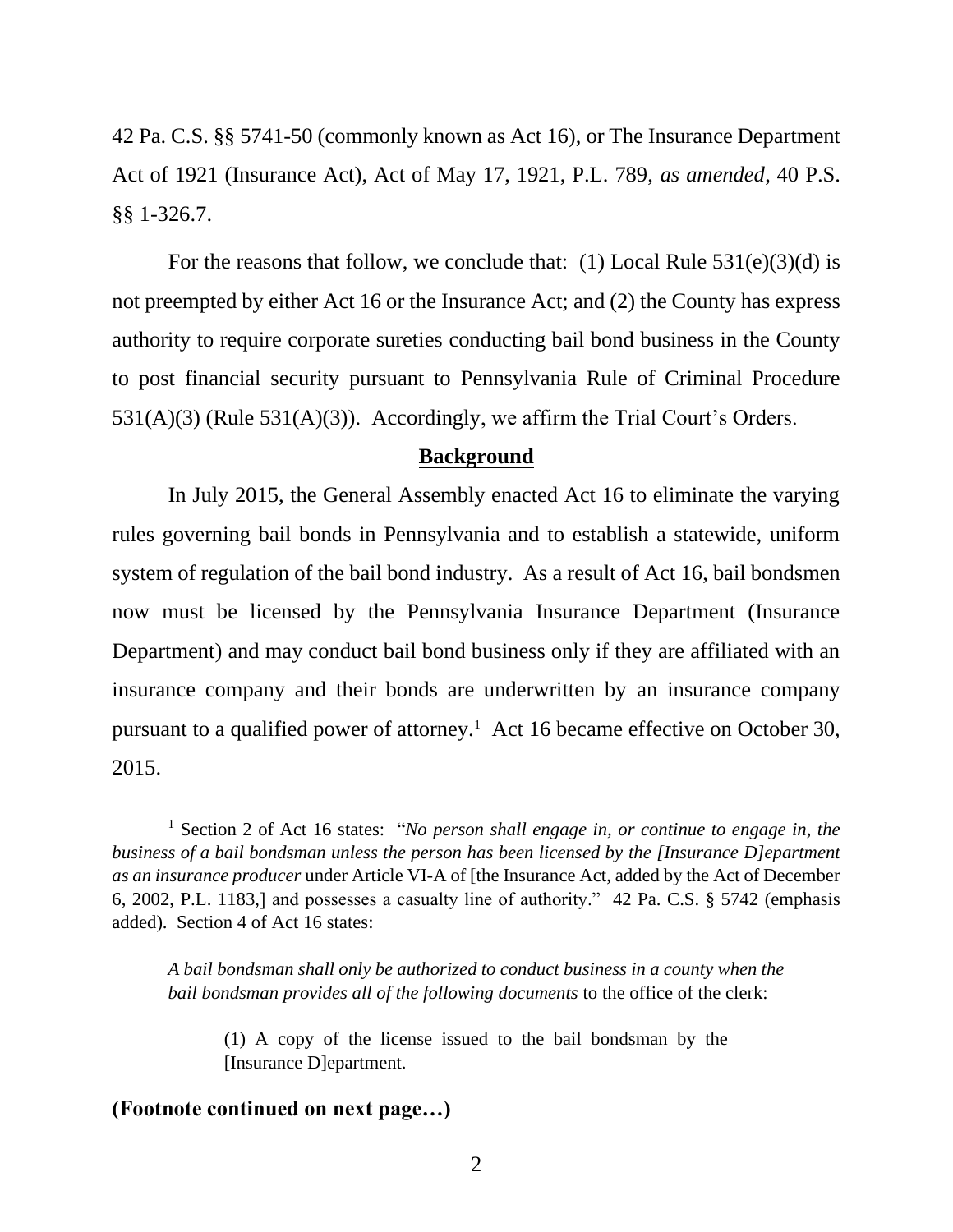In March 2016, the County adopted Local Rule  $531(e)(3)(d)$ ,<sup>2</sup> which states:

3. *Requirements for Approval*. *To become qualified to act as a corporate surety, or agent thereof, with respect to the posting of bail bonds in the [County], a corporate surety and its agents must*:

d) *Post with the [County's] Office of Judicial Support as security the minimum sum of \$50,000 in United States currency or unencumbered securities of the United States Government*, which will entitle the corporate surety to post bond in the aggregate sum of \$500,000 *or post \$75,000 in US currency or unencumbered securities of the US Government*, which will entitle the corporate surety to post bond in the amount of \$1,000,000, and *by further posting the sum required for each individual bond or undertaking with the bail authority.*

Del. Cnty. Local Crim. R. 531(e)(3)(d) (emphasis added). In compliance with Local Rule 531(e)(3)(d), Lexington deposited a total of \$325,000 and International Fidelity deposited a total of \$100,000 with the County's Office of Judicial Support.

*Id.* § 5743.1 (emphasis added).

<sup>(2)</sup> A statement identifying an office address for service of legal process.

<sup>(3)</sup> A qualifying power of attorney issued by an insurer authorizing the bail bondsman as a producer on behalf of the insurer. The qualifying power of attorney must set forth, in clear and unambiguous terms, the maximum monetary authority of the bail bondsman per bond.

<sup>2</sup> Local Rule 531(e)(3)(d) "applies to *any corporate surety and its agents seeking to post a bond* in satisfaction of the full amount of the monetary condition of a defendant's release on bail." Del. Cnty. Local Crim. R. 531(e)(1) (emphasis added). The rule defines "corporate surety" as "any corporation or partnership which engages in the business of providing bail, providing or soliciting bail undertakings, or providing or soliciting indemnity or court indemnity to others on bail undertakings." *Id.* 531(e)(2).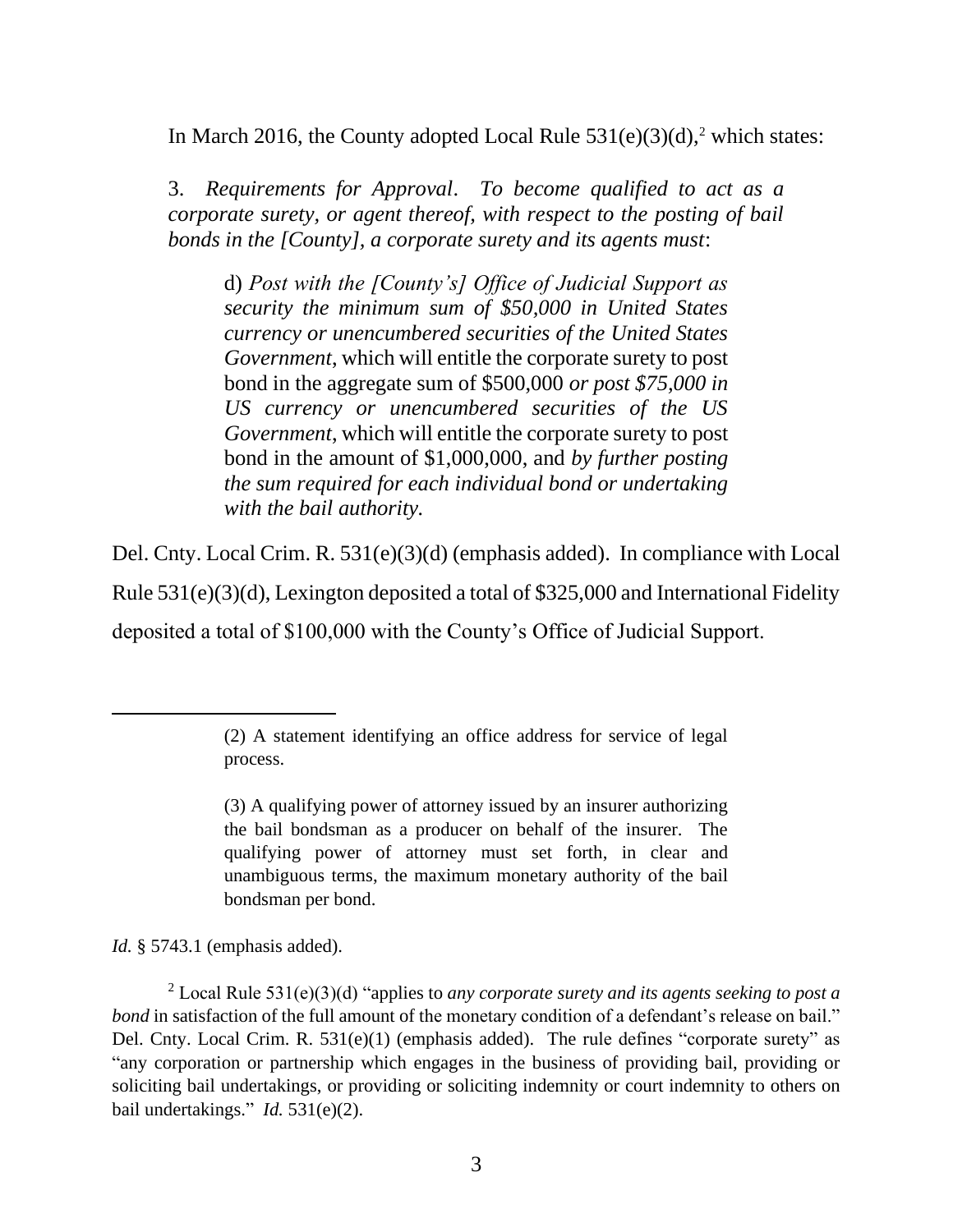On July 15, 2021, Insurers filed their Petitions in the Trial Court, seeking refunds of their bail deposits and asserting that Local Rule 531(e)(3)(d) is preempted by state law. In particular, Insurers asserted that Act 16 eliminated the need for bail bondsmen to post collateral, because they are now licensed and regulated by the Insurance Department; the Insurance Department has the exclusive right to regulate the financial and security requirements of surety companies; and the Insurance Act preempts local rules requiring security deposits for licensed bail bond insurers. Thus, Insurers argued that Local Rule 531(e)(3)(d) is preempted by Act 16 and the Insurance Act.

The County filed Answers to the Petitions, asserting that Act 16 does not preempt Local Rule 531(e)(3)(d) and that Rule 531(A)(3) expressly authorizes the County to impose additional requirements on corporate sureties. Rule 531(A)(3) provides in relevant part: "*Subject to any additional requirements prescribed by local rule of court*, the following shall be *qualified to act as sureties*: . . . surety companies approved by the court and authorized to do business in the Commonwealth of Pennsylvania." Pa.R.Crim.P. 531(A)(3) (emphasis added).

On September 25, 2020, after a hearing, the Trial Court denied Insurers' Petitions, concluding that Act 16, by its plain language, applies only to bail bondsmen, not to corporate sureties. The Trial Court also concluded that Rule 531(A)(3) expressly authorizes the County to impose additional requirements on sureties such as Insurers. In its subsequent Pa.R.A.P. 1925(a) Opinion, the Trial Court explained its reasoning as follows:

*Act 16 . . . specifically states that the requirements included within apply to bail bondsmen.* Should the legislature have intended to impose the same uniform statewide regulations on both bail bondsmen and sureties, it is most logical that both terms would have been included in the relevant section upon which [Insurers] center[] [their] argument[s].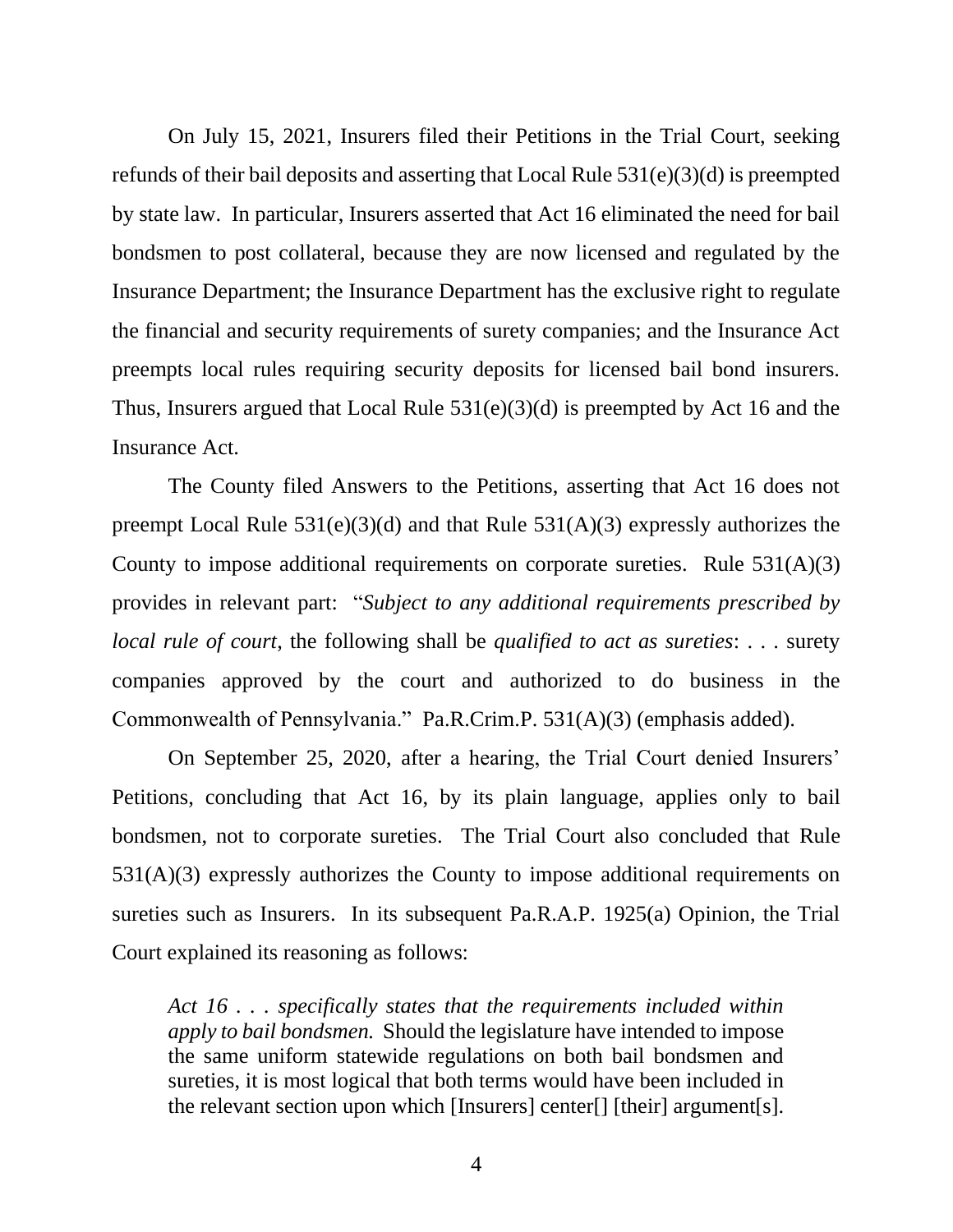In contrast, only the term "bail bondsmen" appears in the section [of Act 16] at issue.

[Rule] 531([A])[(3)], Qualifications of a Surety, states that additional requirements may be imposed upon corporate securities by way of local rules of court. . . .

*As the licensing requirements for bail bondsmen in Act 16 . . . have no effect upon corporate sureties, [Rule] 531([A])[(3)] expressly permits the County to impose additional requirements upon corporate sureties in bail matters*. Pursuant to that ability, the County, by way of Local Rule  $531(e)(3)(d)$ , lawfully imposed the requirement of a corporate surety to post a deposit with the [County] in order to issue bail bonds within its jurisdiction.

Trial Ct. Op.,  $6/28/21$ , at 5-6 (emphasis added).<sup>3</sup> Insurers now appeal to this Court.<sup>4</sup>

#### **Analysis**

On appeal, Insurers assert that the Trial Court erred in denying their Petitions because Local Rule 531(e)(3)(d), which requires corporate sureties to post financial security with the County in order to conduct bail bond business in the County, is preempted by Act 16 and the Insurance Act.

Act 16 requires that all bail bondsmen in the Commonwealth be licensed insurance agents with a casualty line of authority. 42 Pa. C.S. § 5743.1. Under Act 16, bail bondsmen can issue bonds only as an appointed representative of a licensed insurance company. *Id.* The Insurance Department issues a license to the bondsman, who acts pursuant to a power of attorney issued by a licensed surety. *Id.* According to Insurers, that is all that is required for a bondsman or surety to conduct bail bond business in the Commonwealth; the County cannot require additional security.

<sup>&</sup>lt;sup>3</sup> The Trial Court issued identical Orders and Opinions in both consolidated cases.

<sup>4</sup> Because the issue on appeal is purely a question of law, our standard of review is *de novo*, and our scope of review is plenary. *Dooner v. DiDonato*, 971 A.2d 1187, 1193 (Pa. 2009); *Pa. Physical Therapy Ass'n v. Oleksiak*, 265 A.3d 849, 856 n.7 (Pa. Cmwlth. 2021).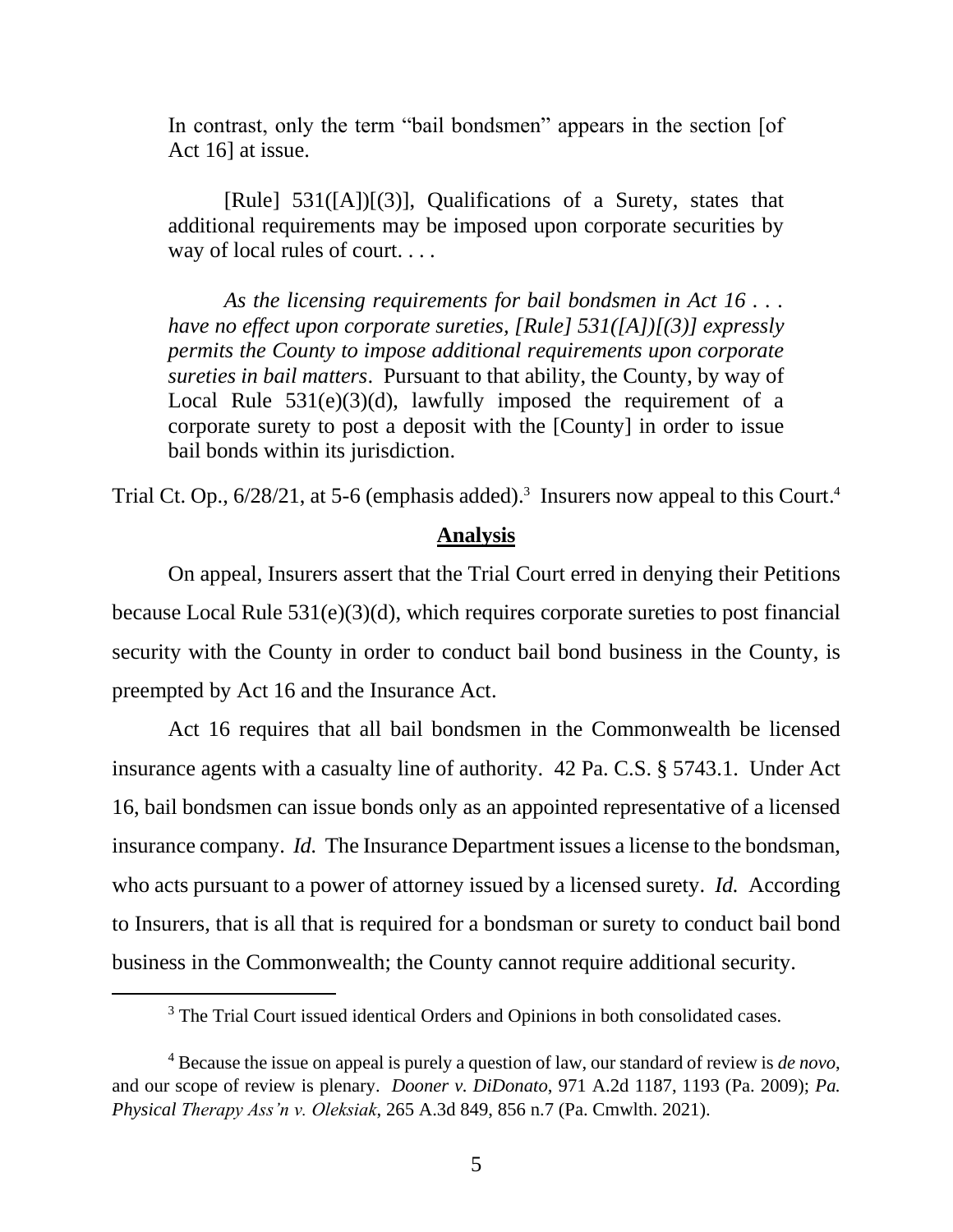Act 16, however, clearly distinguishes between bail bondsmen and sureties. Act 16 appears in Subchapter B of Chapter 57 of the Judicial Code, which is titled "Bail Bondsmen." Section 1 of Act 16 defines "bail bondsman" as "a person who engages in the business of giving bail as a surety for compensation." 42 Pa. C.S. § 5741. Section 2 of Act 16 defines "surety" as "a person who pledges security, whether or not for compensation, in exchange for the release from custody of a person charged with a crime prior to adjudication." *Id.* § 5742. Section 4 of Act 16 then sets forth the requirements for bail bondsmen to conduct business in a county of the Commonwealth as follows:

*A bail bondsman shall only be authorized to conduct business in a county when the bail bondsman provides all of the following documents to the office of the clerk*:

(1) A copy of the license issued to the bail bondsman by the [Insurance D]epartment.

(2) A statement identifying an office address for service of legal process.

(3) A qualifying power of attorney issued by an insurer authorizing the bail bondsman as a producer on behalf of the insurer. The qualifying power of attorney must set forth, in clear and unambiguous terms, the maximum monetary authority of the bail bondsman per bond.

*Id.* § 5743.1 (emphasis added).

Based on the statute's plain language, it is evident that Act 16 applies only to bail bondsmen, not to corporate sureties. The licensing requirements for bail bondsmen created by Act 16 do not preclude the County from imposing additional security requirements on corporate sureties. Importantly, Act 16 contains no language prohibiting a county from requiring corporate sureties to post additional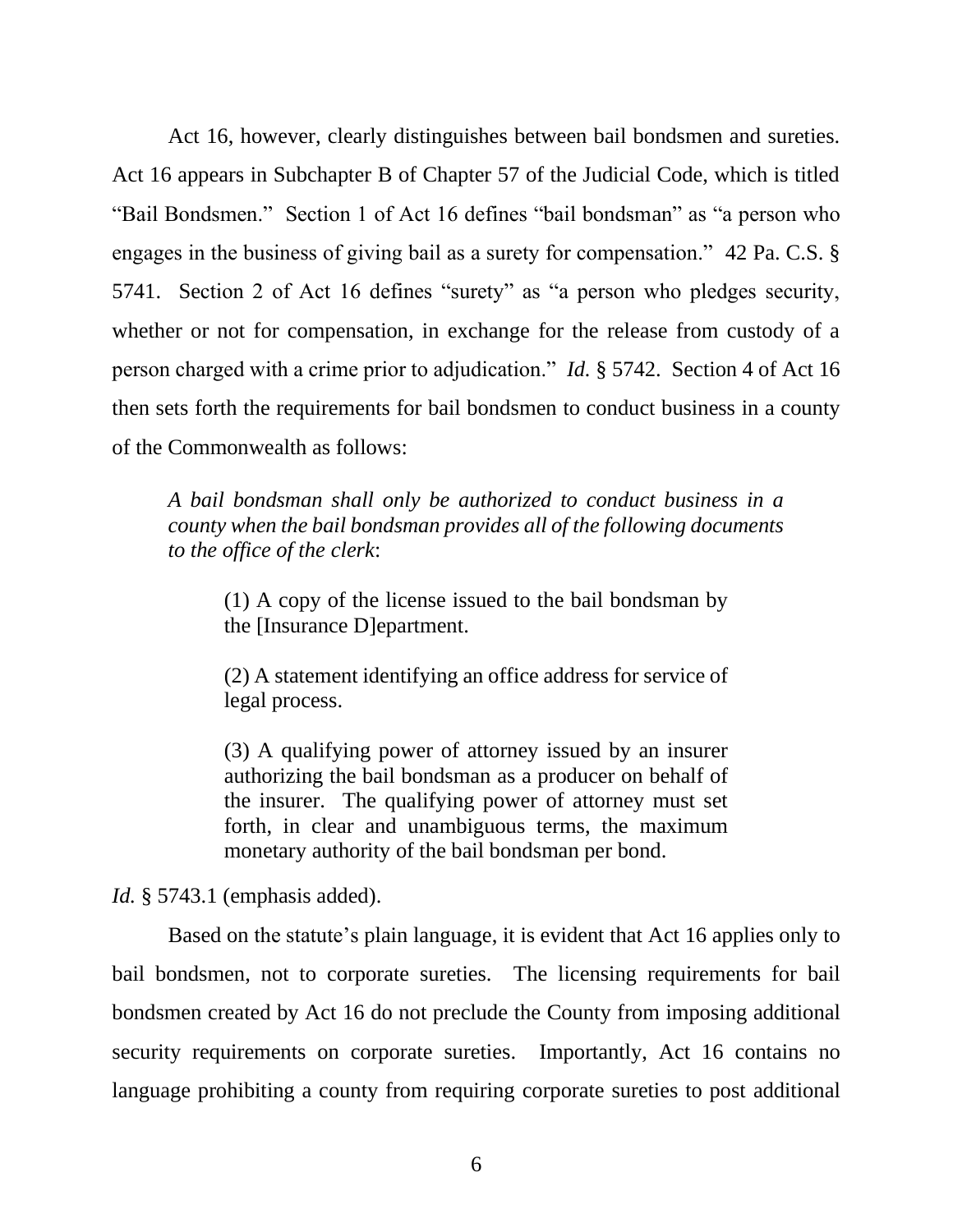security. Therefore, we conclude that Act 16 does not preempt Local Rule  $531(e)(3)(d)$ .

Next, Insurers assert that the Insurance Act preempts Local Rule 531(e)(3)(d) because the General Assembly intended to fully occupy the field of insurance law. Insurers point out that the Pennsylvania Supreme Court has recognized field preemption in the state-regulated areas of alcohol, banking, medical marijuana, and anthracite mining. Thus, Insurers contend that "[i]nsurance regulation is so comparable to banking regulation that the logic of finding field preemption there applies equally to insurance." Insurers' Br. at 23.

Our Supreme Court has explained the concept of field preemption as follows:

The state is not presumed to have preempted a field merely by legislating in it. *The General Assembly must clearly show its intent to preempt a field in which it has legislated.* The test for preemption in this Commonwealth is well established. *Either the statute must state on its face that local legislation is forbidden, or "indicate[] an intention on the part of the legislature that it should not be supplemented by municipal bodies."* If the General Assembly has preempted a field, the state has retained all regulatory and legislative power for itself and no local legislation is permitted.

*Nutter v. Dougherty*, 921 A.2d 44, 56 (Pa. 2007) (emphasis added) (citations omitted; brackets in original). Furthermore, "the mere fact that the General Assembly has enacted legislation in a field *does not lead to the presumption that the state has precluded all local enactments in that field*; rather, the General Assembly must *clearly evidence its intent to preempt*." *Hoffman Mining Co., Inc. v. Zoning Hearing Bd. of Adams Twp.*, 32 A.3d 587, 609 (Pa. 2011) (emphasis added).

Here, Insurers assert that Section 201 of the Insurance Act, 40 P.S. § 41, which "charges" the Insurance Department "with the execution of the laws of this Commonwealth in relation to insurance," is effectively a statement of field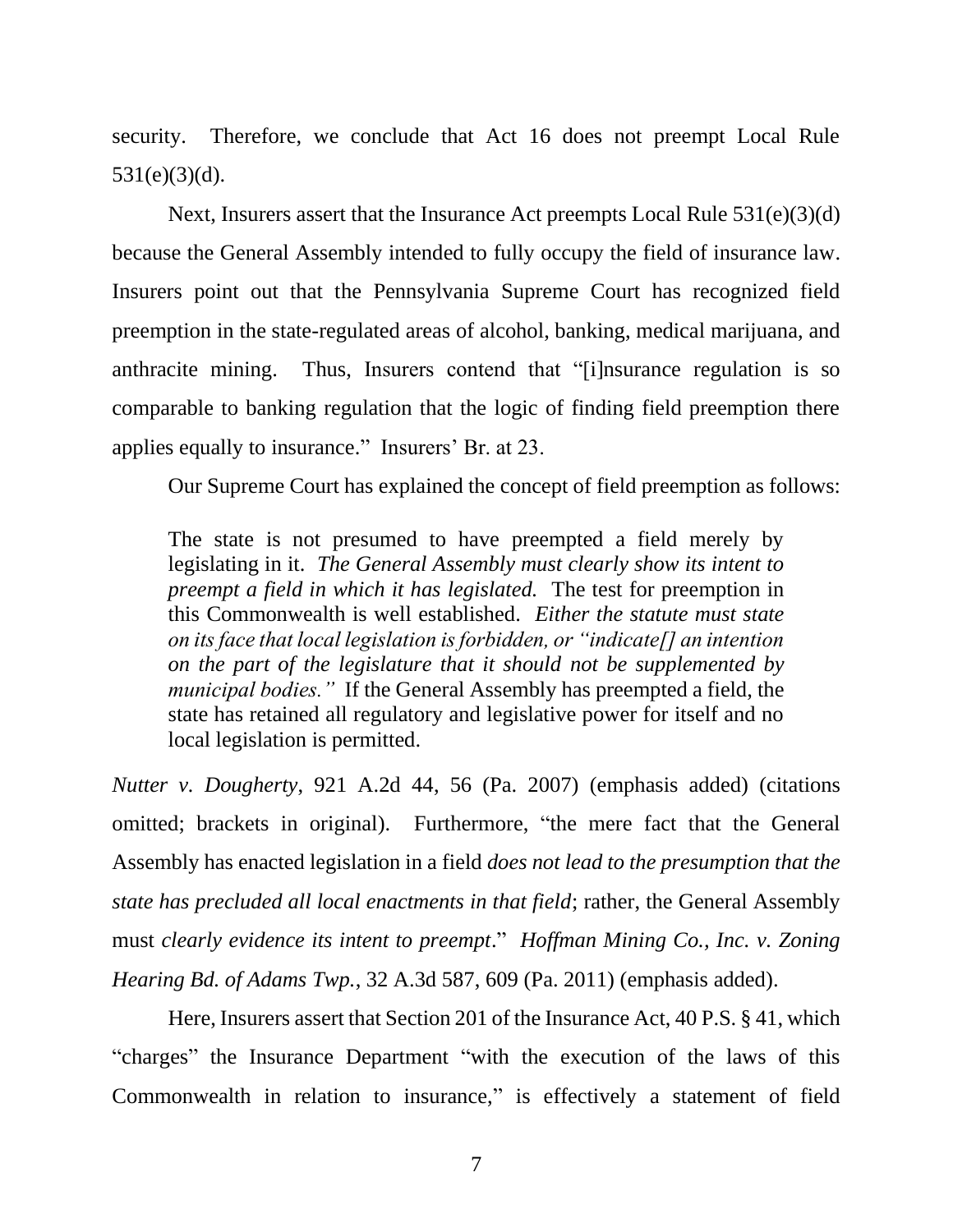preemption. However, Insurers cite no legal authority to support this proposition, nor have we found any case interpreting Section 201 in this manner. Indeed, in the 100 years since the Insurance Act's enactment, our appellate courts have not recognized field preemption in the area of insurance, which Insurers plainly admit. *See* Insurers' Br. at 23; *see also Hydropress Env't Servs., Inc. v. Twp. of Upper Mt. Bethel*, 836 A.2d 912, 918 (Pa. 2003) ("Recognizing the clarity with which an intent to preempt must be expressed by the [l]egislature and the significance of such a determination, '[w]e have found an intent to totally preempt local regulation in only three areas: alcoholic beverages, banking and anthracite strip mining.'") (citation omitted). Absent a clear indication by the legislature that it intended to preclude all local regulation in the field of insurance, we decline to find field preemption in this case. *See Council of Middletown Twp. v. Benham*, 523 A.2d 311, 315 (Pa. 1987) (recognizing that "[t]otal preemption is the exception and not the rule").

In the alternative, Insurers contend that the doctrine of conflict preemption applies here, asserting that Local Rule 531(e)(3)(d) conflicts with the provisions of the Insurance Act governing surety agencies. Specifically, the Insurance Act states that if an insurance company meets the Act's solvency and financial qualifications, the Insurance Commissioner "shall issue to such company[] . . . his certificate that it is *authorized to become and be accepted as sole surety on all bonds*, undertakings, and obligations . . . which certificate shall be *conclusive proof of the solvency and credit of such company for all purposes and of its right to be so accepted as such sole surety* and its sufficiency as such." 40 P.S. § 833 (emphasis added). The Insurance Act also states that public officials, including judges of the courts of common pleas, "shall approve the [bond] whenever the conditions of such bond or undertaking are guaranteed" by a licensed surety company and that the Insurance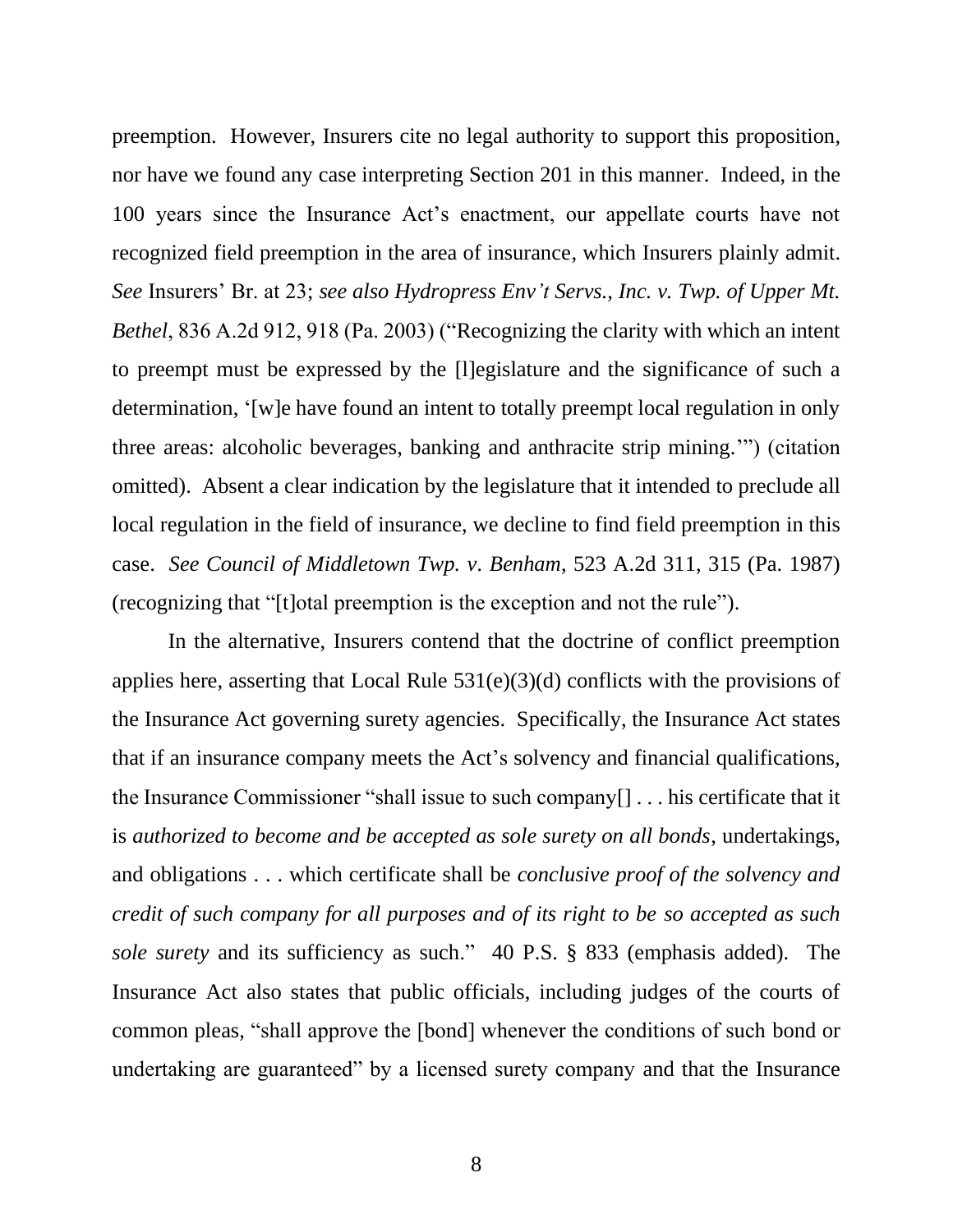Commissioner's certificate "*shall be conclusive proof of the solvency and credit of such company for all purposes*, and of its qualifications to be so accepted as *such sole surety*, and its sufficiency as such." 40 P.S. § 831 (emphasis added).

Insurers argue that these provisions require the courts of common pleas to accept the bond of any properly certified surety company, including a bail bond, as the "sole surety." Because Local Rule  $531(e)(3)(d)$  requires corporate sureties to post additional financial security in order to conduct bail bond business in the County, Insurers claim that it is in conflict with, and therefore preempted by, the Insurance Act. We disagree.

Our Supreme Court has explained that conflict preemption occurs when "a municipal ordinance cannot be sustained to the extent that it is contradictory to, or inconsistent with, a state statute." *Hoffman*, 32 A.3d at 594. In other words, conflict preemption is applicable when the conflict between a local regulation and a state statute is irreconcilable  $-$  i.e., when it would be impossible to comply with both the local regulation and the state law. *Id.* A court will not invalidate a local regulation "unless there is such *actual, material conflict* between the state and local powers that only by striking down the local power can the power of the wider constituency be protected." *Id.* at 594-95 (emphasis added); *see Mars Emergency Med. Servs., Inc. v. Twp. of Adams*, 740 A.2d 193, 196 (Pa. 1999) ("[A]bsent a clear statement of legislative intent to preempt, state legislation will not generally preempt local legislation on the same issue."). Further, municipalities may impose restrictions that are in addition to, and not in conflict with, state regulations. *Hoffman*, 32 A.3d at 612.

We conclude that Local Rule 531(e)(3)(d) neither interferes with nor alters the licensing and certification requirements set forth in the Insurance Act. As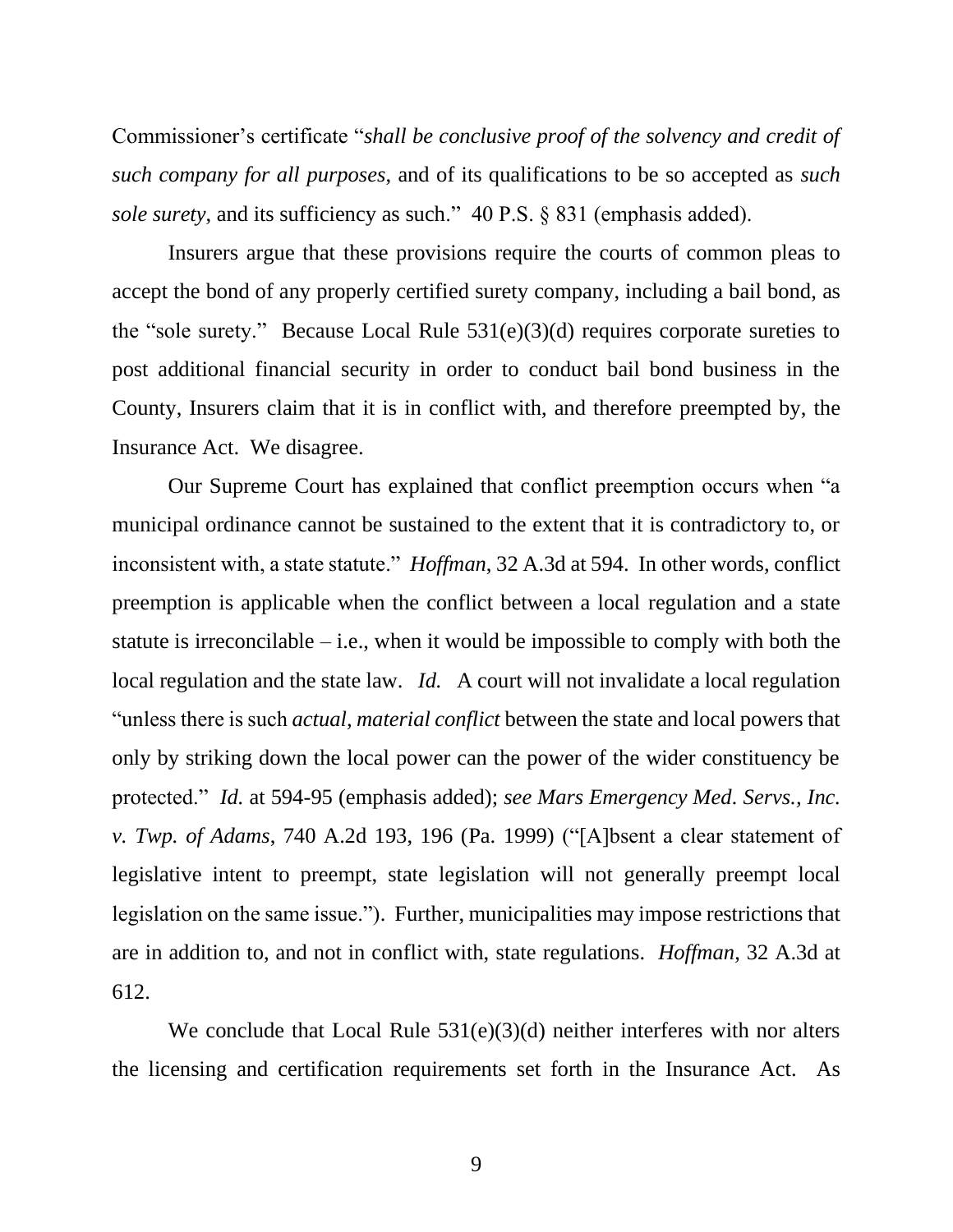explained above, the General Assembly has not evidenced its intent to preempt this type of local regulation relating to bail bonds. Although the Insurance Act addresses other areas of regulation for corporate sureties, it does not contain any specific requirements for sureties that post bail bonds in the courts of common pleas. Therefore, we conclude that the cash security requirements of Local Rule 531(e)(3)(d) are merely *in addition to*, and not in conflict with, the Insurance Act.

Moreover, Rule  $531(A)(3)$  expressly permits the courts of common pleas to impose additional requirements on corporate sureties that conduct bail bond business. Rule 531(A)(3) provides: "*Subject to any additional requirements prescribed by local rule of court*, the following shall be *qualified to act as sureties*: . . . surety companies approved by the court and authorized to do business in the Commonwealth of Pennsylvania." Pa.R.Crim.P. 531(A)(3) (emphasis added).

Insurers attempt to disregard the significance of Rule 531(A)(3) by pointing to Section 5702 of the Judicial Code, which states: "*Except as otherwise provided by this title and the laws relating to the regulation of surety companies*, all matters relating to the fixing, posting, forfeiting, exoneration and distribution of bail and recognizances shall be governed by *general rules*." 42 Pa. C.S. § 5702 (emphasis added).<sup>5</sup> Insurers argue that this language means that "general rules" of procedure, such as Rule 531(A)(3), are superseded by state laws regulating surety companies. In other words, Insurers contend that although the counties can impose additional *procedural* requirements on sureties, they may not supplant the *substantive* requirements established by Act 16 and the Insurance Act. We reject this interpretation.

<sup>5</sup> Section 102 of the Judicial Code defines "general rule" as "[a] rule or order promulgated by the governing authority." 42 Pa. C.S. § 102.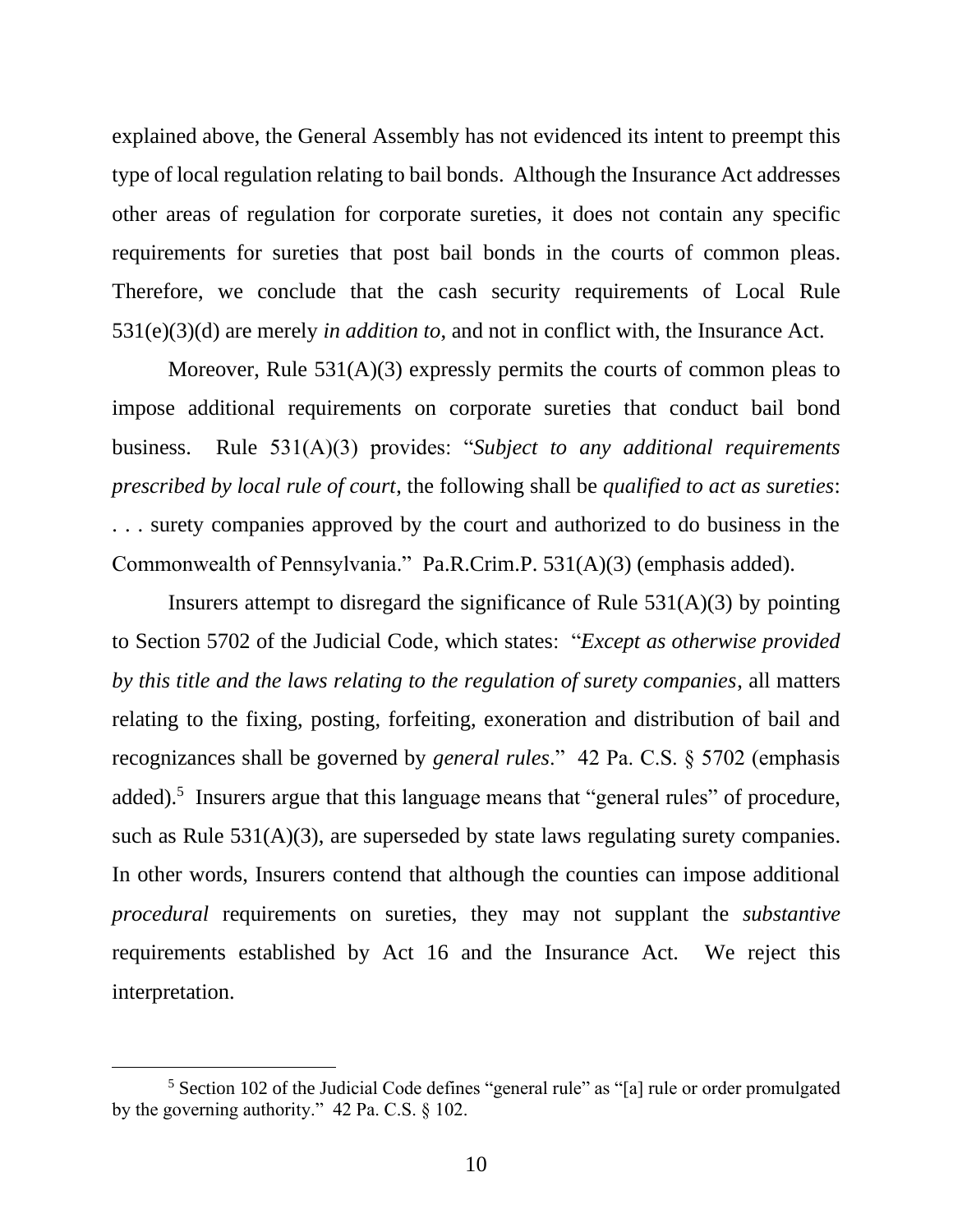Insurers effectively argue that Section 5702 of the Judicial Code excepts surety companies from compliance with all "general rules" of procedure governing bail. However, the plain language of Rule  $531(A)(3)$ , which is a criminal rule of procedure, unambiguously applies to "sureties" that are licensed and approved by the Insurance Department and expressly allows "local rule[s] of court" to place "additional requirements" on their qualifications to do business in the courts of common pleas. This rule does not run afoul of Section 5702 of the Judicial Code, because, as explained above, the Insurance Act does not contain requirements for sureties that post bail bonds in criminal courts. *See* 42 Pa. C.S. § 5702 (stating that general rules shall apply "[e]xcept as otherwise provided by . . . the laws relating to the regulation of surety companies").

Insurers also rely on *Commonwealth v. Liberty Bail Bonds*, 8 A.3d 1031 (Pa. Cmwlth. 2010), to support their preemption argument. We conclude, however, that Insurers' reliance on *Liberty* is misplaced.

In *Liberty*, a surety agency and its agent filed an application to act as a surety in Montgomery County. Montgomery County denied the application because the agency did not have an office in the county as required by both a Montgomery County local rule and the Judicial Code. This Court determined, however, that the local office rule applied only to bondsmen and not to surety agencies.

It is undisputed that [the agent] did not have a local office in Montgomery County. *However, it is also undisputed that [he] is a surety agent, not a bondsman, and therefore exempt from the [local rule]. The exemption resides in the initial clauses of [Section 5741 of the Judicial Code], 42 Pa. C.S. § 5741, [which provides] the statutory definition of a professional bondsman*.

The [l]egislature defined a professional bondsman and the class of persons that must maintain a local office. *The [l]egislature explicitly*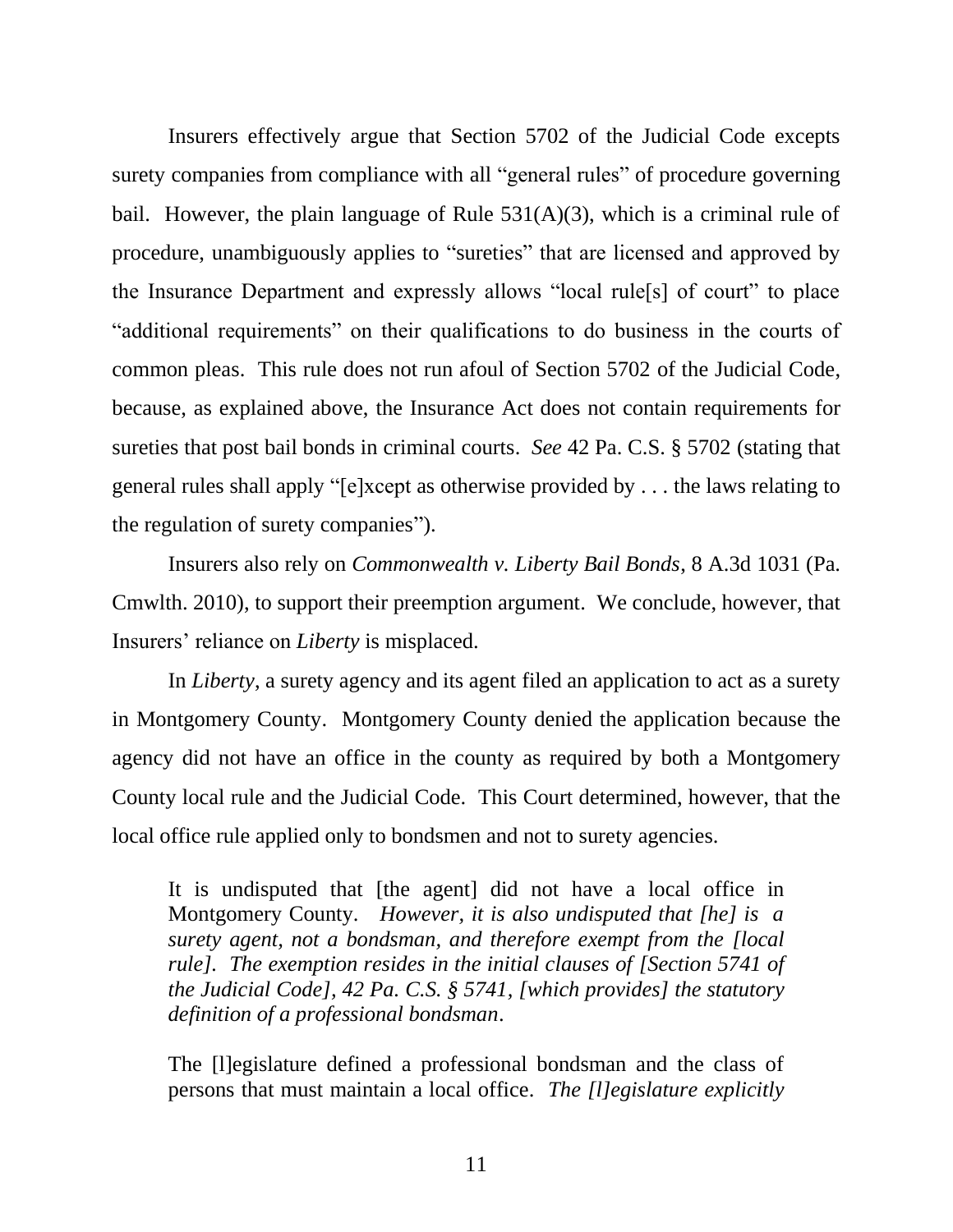*excluded surety companies and their agents from the definition of professional bondsmen and thus, the local office requirements. The conditions that a surety company/agent must comply with prior to engaging in a surety business in Pennsylvania are set forth in 40 P.S. § 832* . . . . A surety must be licensed by the [Insurance] Department, carry a statewide license, must pass certain testing, must be backed by an insurance company and must abide by the specific financing and solvency conditions set forth in 40 P.S. § 832. . . .

. . . .

*The [l]ocal [r]ules provide different sections and rules for sureties and professional bail bondsmen. Neither the corporate surety[] nor the surety agent is required to have a local office operating within Montgomery County.* Only the professional bail bondsman is required to have such [an] office.

*Id.* at 1033-35 (emphasis added) (footnote omitted). Therefore, we concluded that because the surety agent was not a professional bondsman, he was not required to maintain an office in Montgomery County.

Although the *Liberty* Court referenced the Insurance Act's requirements for a surety to conduct business in the Commonwealth, those provisions were not germane to our decision in that case. Rather, we premised our holding on the statutory definition of "professional bondsman" and the legislature's clear intent to distinguish between bondsmen and surety agencies with regard to their office requirements. This Court did not conclude, as Insurers suggest, that the Insurance Act preempted Montgomery County's local rule. Therefore, Insurers' reliance on *Liberty* is inapposite.<sup>6</sup>

<sup>6</sup> Since *Liberty* was decided, the General Assembly amended Section 5741 of the Judicial Code. Former Section 5741 defined "professional bondsman," in pertinent part, as "[a]ny person, *other than a fidelity or surety company or any of its officers, agents, attorneys, or employees*, authorized to execute bail bonds or to solicit business on its behalf . . . ." *Formerly* 42 Pa. C.S. § 5741 (emphasis added), *amended by* the Act of July 2, 2015, P.L. 110. "Professional bondsman" **(Footnote continued on next page…)**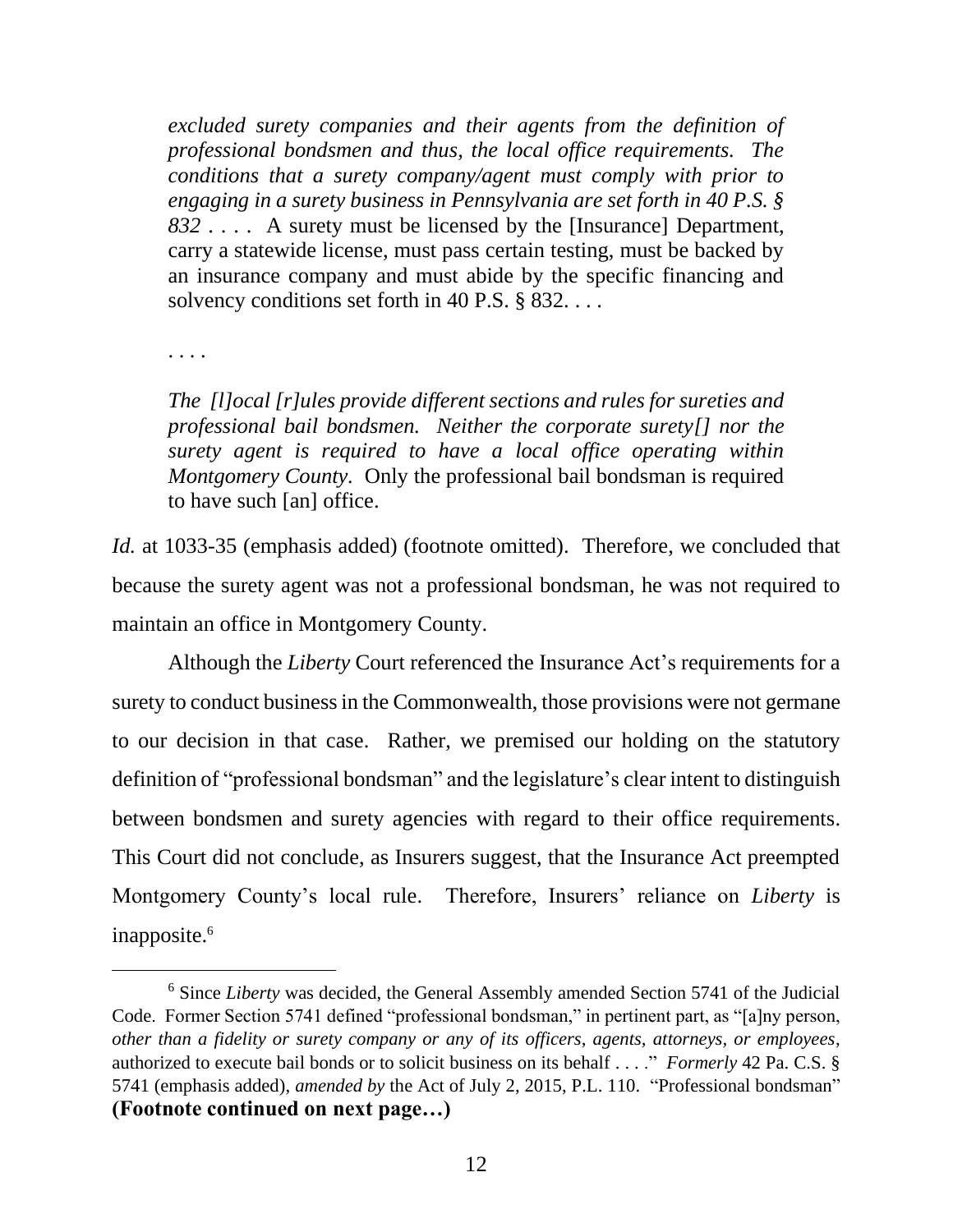### **Conclusion**

In sum, we conclude that Rule  $531(A)(3)$  explicitly permits a local county to impose additional security requirements on corporate sureties that conduct bail bond business in that county. Neither the Insurance Act nor Act 16 addresses the financial security requirements for corporate sureties that post bail bonds in the courts of common pleas. Rule 531(A)(3) leaves that decision to the local counties. Therefore, the Trial Court properly concluded that: (1) Local Rule  $531(e)(3)(d)$  is not preempted by state law; and (2) the County was expressly authorized to impose additional security requirements on Insurers pursuant to Rule 531(A)(3). Accordingly, we affirm the Trial Court's Orders.

ELLEN CEISLER, Judge

\_\_\_\_\_\_\_\_\_\_\_\_\_\_\_\_\_\_\_\_\_\_\_\_\_\_\_\_\_\_\_\_

has now been replaced with "bail bondsman," which is defined as "[a] person who engages in the business of giving bail as a surety for compensation." 42 Pa. C.S. § 5741.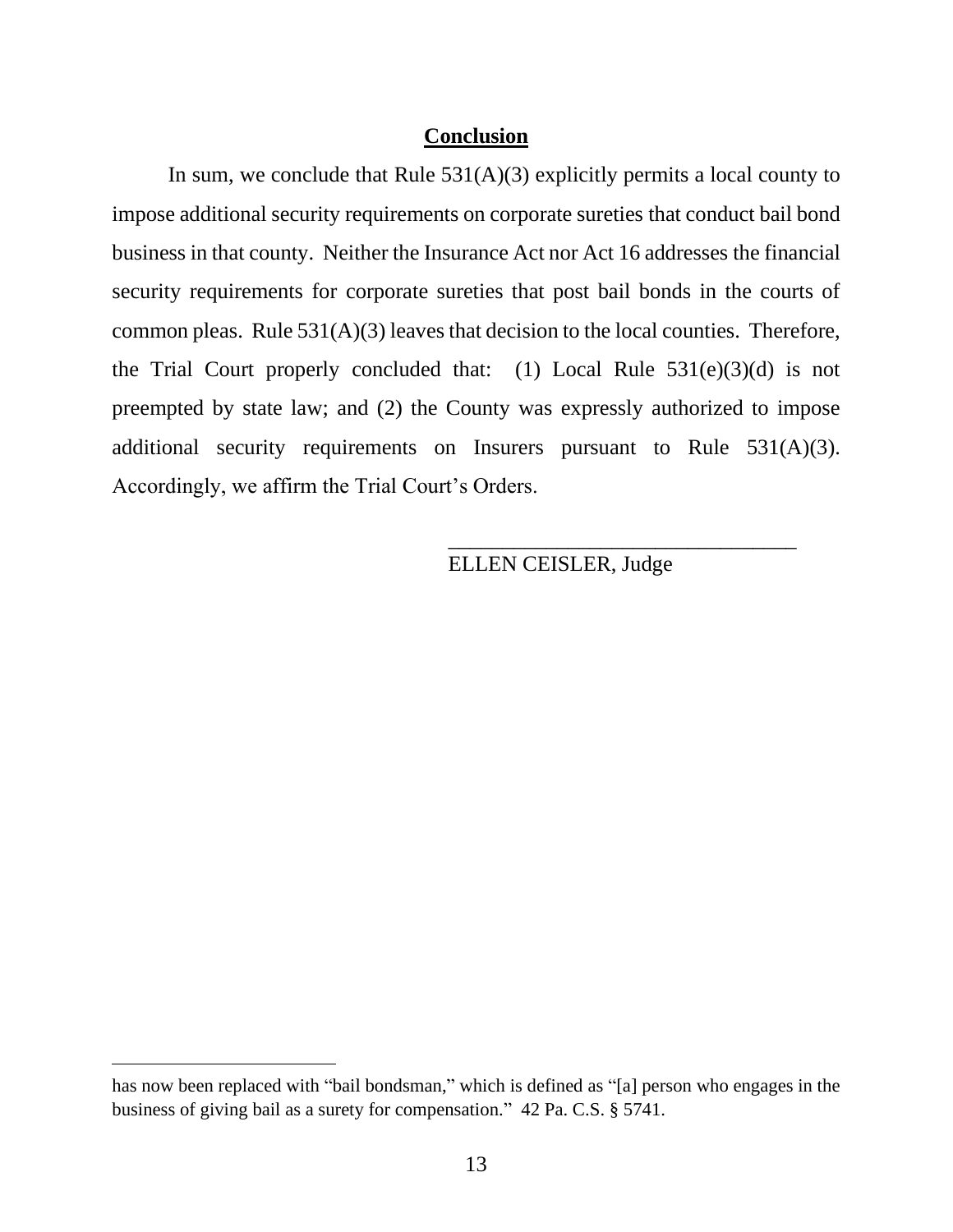# IN THE COMMONWEALTH COURT OF PENNSYLVANIA

| <b>Lexington National Insurance</b><br>Company,               | : CASES CONSOLIDATED |
|---------------------------------------------------------------|----------------------|
| Appellant                                                     |                      |
| V.                                                            |                      |
| <b>Delaware County</b>                                        | : No. 1078 C.D. 2020 |
| In Re: International Fidelity Insurance:<br>Company           |                      |
| Appeal of: International Fidelity<br><b>Insurance Company</b> | : No. 1079 C.D. 2020 |

# **O R D E R**

AND NOW, this 10<sup>th</sup> day of May, 2022, the Orders of the Court of Common

Pleas of Delaware County, entered on September 25, 2020, are hereby AFFIRMED.

ELLEN CEISLER, Judge

\_\_\_\_\_\_\_\_\_\_\_\_\_\_\_\_\_\_\_\_\_\_\_\_\_\_\_\_\_\_\_\_\_\_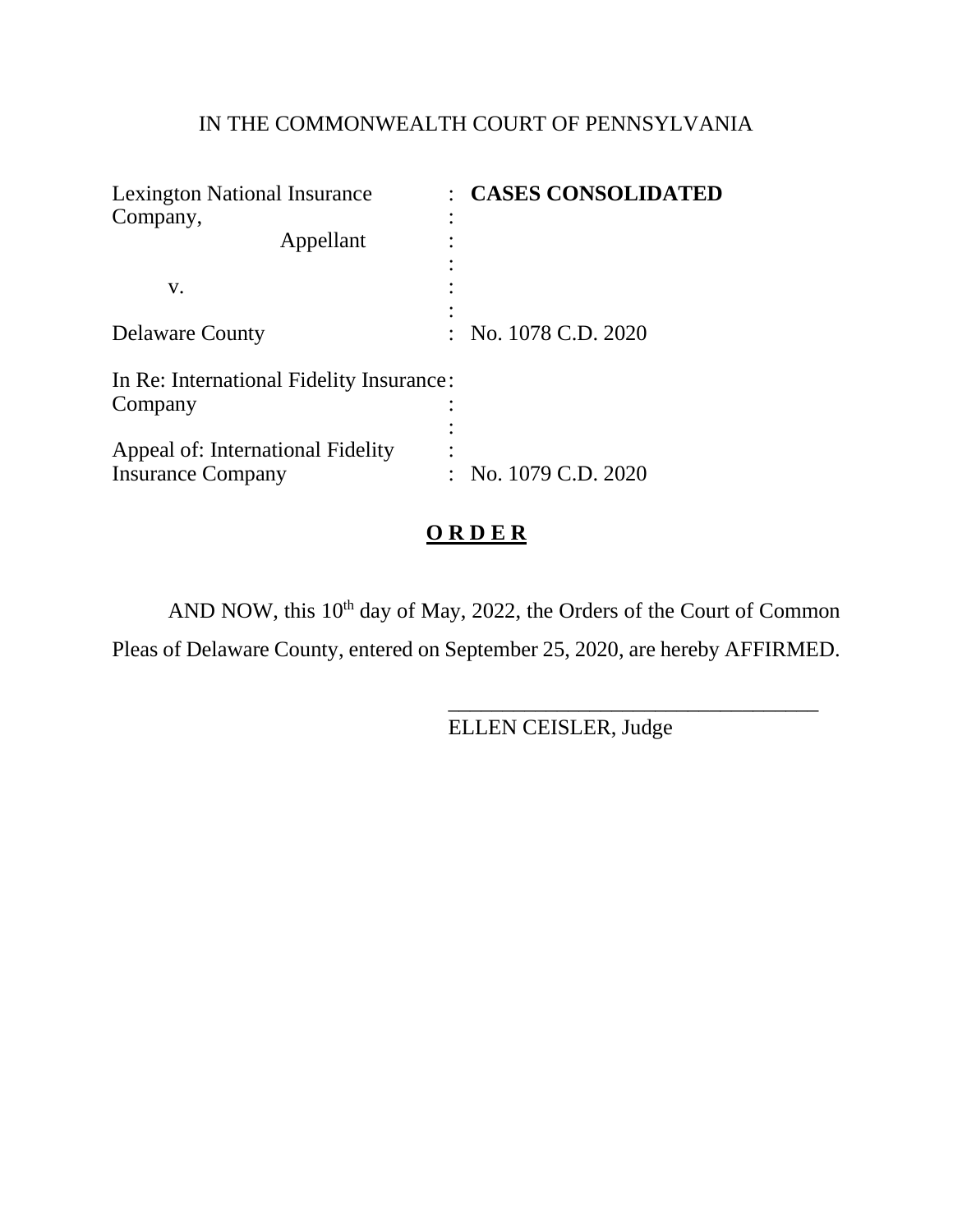### IN THE COMMONWEALTH COURT OF PENNSYLVANIA

| <b>Lexington National Insurance</b><br>Company,               |  | <b>CASES CONSOLIDATED</b>                   |
|---------------------------------------------------------------|--|---------------------------------------------|
| Appellant                                                     |  |                                             |
| V.                                                            |  |                                             |
| <b>Delaware County</b>                                        |  | No. 1078 C.D. 2020                          |
| In Re: International Fidelity Insurance<br>Company            |  |                                             |
| Appeal of: International Fidelity<br><b>Insurance Company</b> |  | No. 1079 C.D. 2020<br>Argued: March 9, 2022 |

BEFORE: HONORABLE RENÉE COHN JUBELIRER, President Judge HONORABLE PATRICIA A. McCULLOUGH, Judge HONORABLE ANNE E. COVEY, Judge HONORABLE MICHAEL H. WOJCIK, Judge HONORABLE ELLEN CEISLER, Judge HONORABLE LORI A. DUMAS, Judge HONORABLE STACY WALLACE, Judge

OPINION NOT REPORTED

DISSENTING OPINION BY JUDGE COVEY FILED: May 10, 2022

Respectfully, I disagree with the Majority's affirmance of the Delaware County (County) Common Pleas Court's (trial court) September 25, 2020 orders. Because the Pennsylvania Insurance Department (Insurance Department) has the exclusive right to determine Lexington National Insurance Company's(Lexington) and International Fidelity Insurance Company's (Fidelity) (collectively, Insurance Companies) qualifications to conduct business in the Commonwealth of Pennsylvania (Commonwealth), I would reverse the trial court's orders.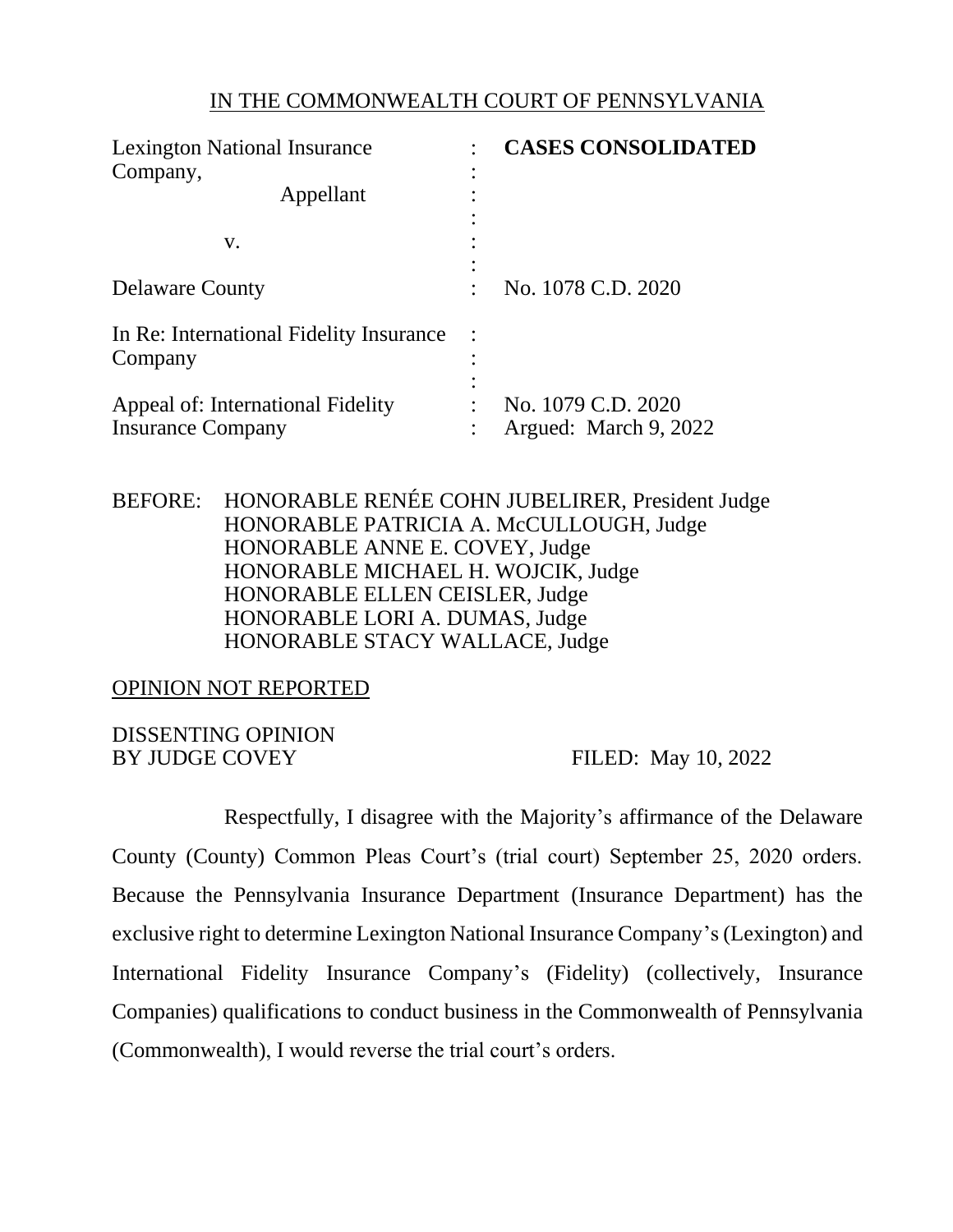The Pennsylvania Supreme Court has explained:

The General Assembly, in recognition of the specialized complexities involved in insurance generally, and in the regulation of this industry in particular, assigned the task of overseeing the management of that industry, in this Commonwealth, to the Insurance Department, the agency having expertise in that field. [*See* Section 201 of The Insurance Department Act of 1921 (The Insurance Department Act), 1 ] 40 P.S. § 41[.]

*Aetna Cas. Surety Co. v. Ins. Dep't*, 638 A.2d 194, 200 (Pa. 1994) (quoting *Foster v. Mutual Fire, Marine & Inland Ins. Co.*, 614 A.2d 1086, 1091 (Pa. 1992)); *see also Ciamaichelo v. Indep. Blue Cross*, 909 A.2d 1211, 1216 (Pa. 2006) ("Under [Section 201 of The Insurance Department Act], the [Insurance] Department is charged with executing the insurance laws of the Commonwealth.").

Section 661 of the The Insurance Company Law of 1921 (The Insurance Company Law)<sup>2</sup> specifically sets forth the necessary qualifications for a surety company to execute bonds:

## **Conditions for doing business**

**Every surety company**, **to be qualified to so act as surety or guarantor**, **must be authorized**, **under the laws of the**  [**s**]**tate or country where incorporated and its charter**, **to guarantee the fidelity of persons holding places of public or private trust**, **and to guarantee the performance of contracts other than insurance policies**, **and to execute bonds and undertakings required or permitted in action or proceedings or by law allowed**, **must**: (a) [c]omply with the requirements of the laws of this [s]tate applicable to such company in doing business therein; (b) must have at least one hundred thousand dollars (\$100,000[.00]) invested in securities created by the laws of the United States, or by or under the laws of the [s]tate or country wherein it is incorporated, or in other safe, marketable, and interestbearing stocks and securities, the value of which shall be at

<sup>1</sup> Act of May 17, 1921, P.L. 789, *as amended*, 40 P.S. §§ 1-326.7.

<sup>2</sup> Act of May 17, 1921, P.L. 682, *as amended*, 40 P.S. § 832.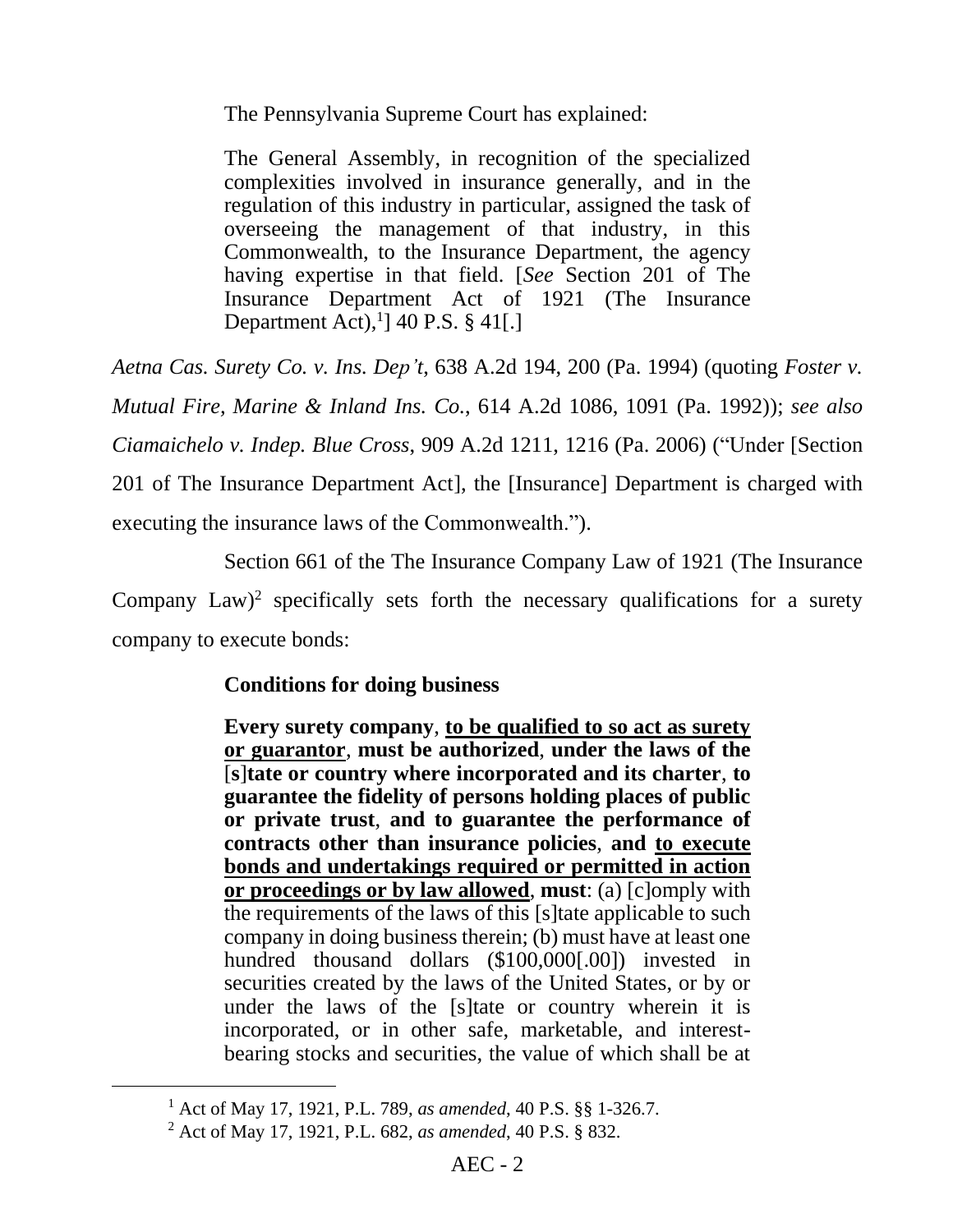or above par and deposited with or held by the Insurance Commissioner or other corresponding officer of the [s]tate or country in which it is authorized to transact business, in trust for the benefit of the holders of the obligations of such company; (c) its liabilities must not exceed its available assets, which said liabilities, however, shall be taken to be-- (I) its capital stock, (II) its outstanding debts, and (III) a premium reserved equal to fifty per centum of the annual premium on all outstanding risks in force; and (d) such company shall also, before transacting business in this [s]tate under this act, file with the Insurance Commissioner a certified copy of its charter or act of incorporation, (e) a written application to be authorized to do business under this act, and (f) a statement, signed and sworn to by its president or one of its vice presidents and its secretary, or one of its assistant secretaries, stating--(I) the amount of its paid up cash capital, (II) particularly each item of investment, (III) the amount of premium on existing bonds upon which it is surety, (IV) the amount of liability for unearned portion thereof, estimated at fifty per centum of the annual premium on all outstanding premiums for one year or less, and pro rata for terms of more than one year, and (V) the amount of its outstanding debts of all kinds.

**Any surety company which is authorized to do business in this Commonwealth shall not expose itself to any loss or hazard on any one fidelity or surety risk in an amount exceeding ten per centum of its capital and surplus unless it shall be protected in excess of that amount** . . . .

. . . .

No such corporation shall, anything to the contrary in this section notwithstanding, execute suretyship obligations guaranteeing the deposits of any single financial institution in an aggregate amount in excess of ten per centum of the capital and surplus of such corporate surety, unless it shall be protected in excess of that amount by credits in accordance with subdivisions  $(a)$ ,  $(b)$ ,  $(c)$ ,  $(c)$  of this section.

**Upon satisfactory evidence of the violation of this section by any insurance company**, association, or exchange, its members, officers, directors, or attorney-in-fact, the **Insurance Commissioner shall**, in his discretion, **take**, against the offending party, **any one or more of the**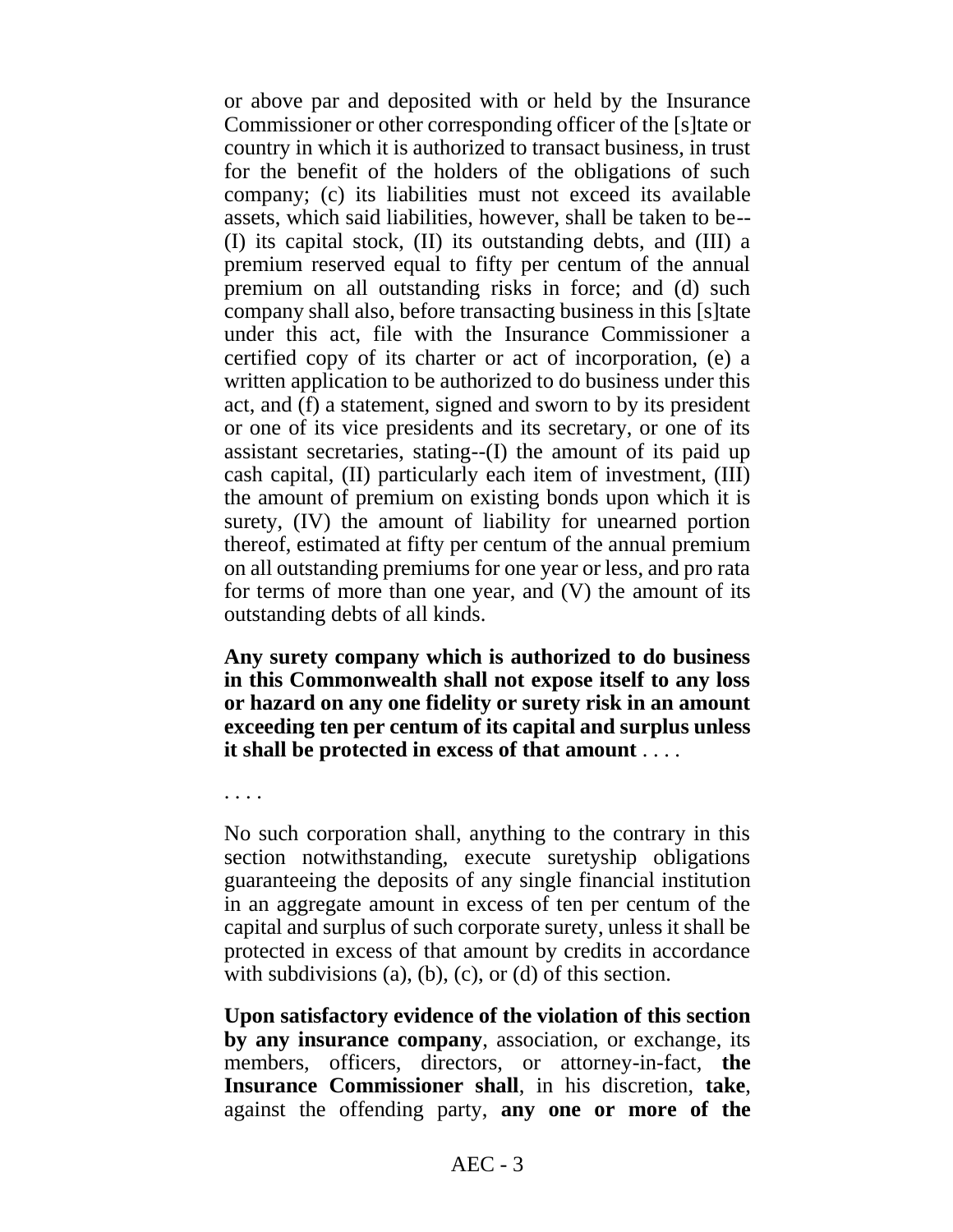**following courses of action**: (1) [**r**]**evoke the certificate of authority** of such offending company, association, or exchange; (2) **refuse**, **for a period of not to exceed one year thereafter**, **to issue a new license** to such offending company, association, or exchange; (3) **impose a fine of not more than one thousand dollars for each act** of violation of said section. Any insurance company, or the officers, directors, members, or attorney-in-fact of any insurance company, association, or exchange, or any other person, violating any of the provisions of this section, shall be guilty of a misdemeanor, and, upon conviction thereof, shall be sentenced to pay a fine of not more than five hundred dollars (\$500.00) for each and every violation, or to imprisonment in the jail of the county in which the offense is committed for a period of not more than six (6) months or both.

40 P.S. § 832 (text bold and underline emphasis added).

In 2015, the General Assembly passed Act  $16<sup>3</sup>$  effective October 30,

2015, to modernize and regulate the bail industry. Act 16's purpose as described by

the senate co-sponsors thereof is to

provide a uniform collection of rules to regulate this serious profession.

This legislation will provide accountability, professionalism and transparency for the practice of providing bail for those awaiting trial. . . .

This legislation will promote a clean industry **where all of the rules are the same for every corner of the Commonwealth**.

*Senate Co-Sponsorship Memoranda, Senate of Pennsylvania, Session 2015-2016 Regular Session* (emphasis added).<sup>4</sup>

<sup>3</sup> Act of July 2, 2015, P.L. 110, No. 16, 42 Pa.C.S. §§ 5741-50 (commonly known as Act 16).

<sup>&</sup>lt;sup>4</sup> https://www.legis. state.pa.us//cfdocs/Legis/CSM/showMemoPublic.cfm?chamber=S&SPi ck=20150&cosponld=15846 (last visited May 9, 2022).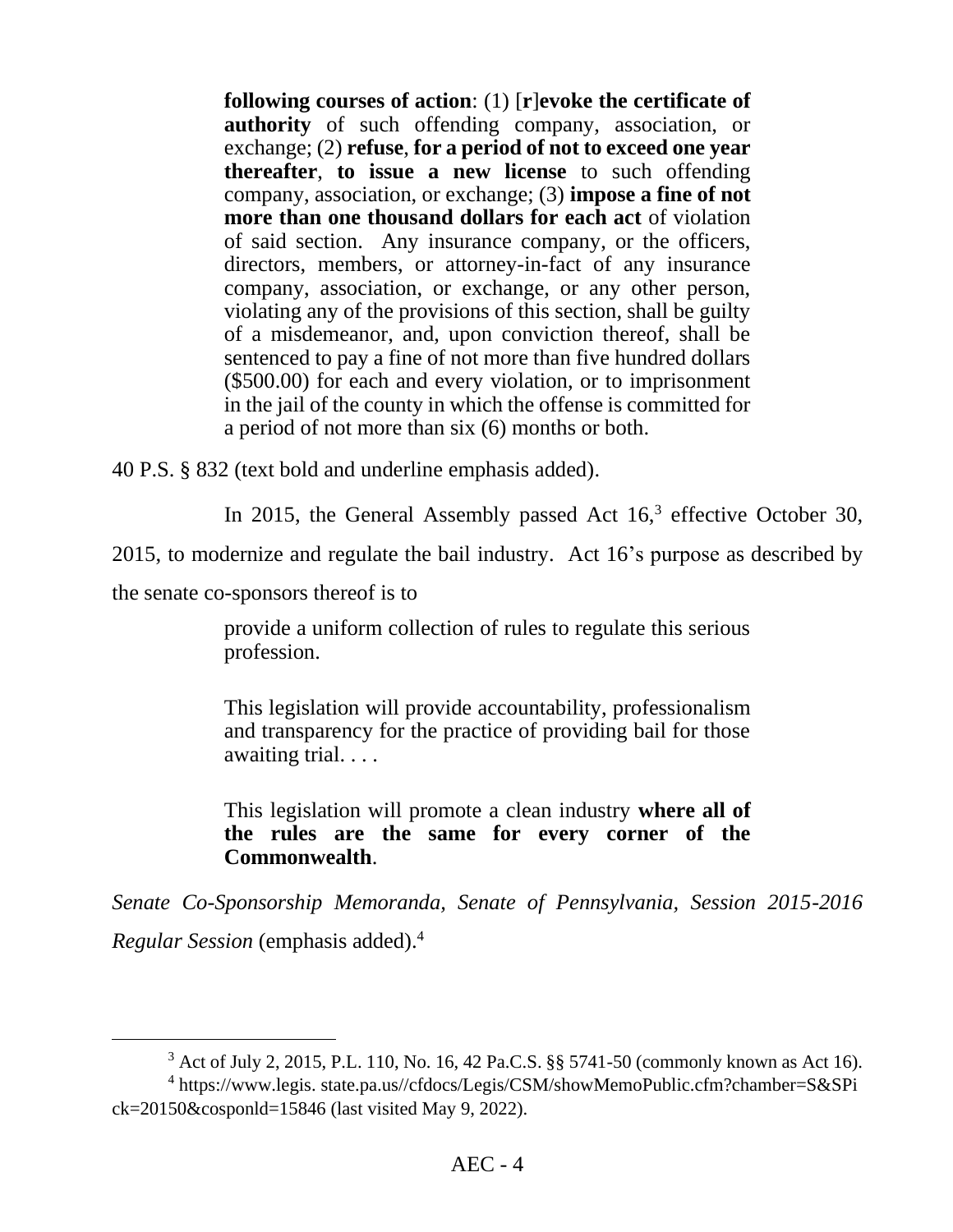Importantly, Section 2 of Act 16 mandates: "**No person shall engage in**,

**or continue to engage in**, **the business of a bail bondsman unless the person has been licensed by the [Insurance D]<b>epartment** as an insurance producer under . . . The Insurance Department Act . . . , and possesses a casualty line of authority." 42 Pa.C.S. § 5742 (emphasis added). Section 2 of Act 16 defines a "[b]ail bondsman[]" as "[a] person who engages in the business of giving bail as a surety for compensation." 42 Pa.C.S. § 5741. Section 4 of Act 16 sets forth the following requirements for a bail bondsman to conduct business within each of the Commonwealth's 67 counties:

> A bail bondsman shall only be authorized to conduct business in a county when the bail bondsman provides all of the following documents to the office of the clerk: $[5]$

## (1) **A copy of the license issued to the bail bondsman by the** [**Insurance D**]**epartment**.

- (2) A statement identifying an office address for service of legal process.
- (3) A qualifying power of attorney issued by an insurer authorizing the bail bondsman as a producer on behalf of the insurer. The qualifying power of attorney must set forth, in clear and unambiguous terms, the maximum monetary authority of the bail bondsman per bond.

42 Pa.C.S. § 5743.1 (emphasis added).

In March 2016, the County passed amended Local Criminal Rule (Local

Rule) 531(e)(3)(d), which mandates corporate sureties to post security with the County

as a requirement to act as a corporate surety. Specifically, Local Rule 531(e) provides,

in relevant part:

**New Rule 531(e). Corporate Surety.** Pennsylvania Rule of Criminal Procedure [(Rule)] 528(D)(5) recognizes the

<sup>5</sup> Section 2 of Act 16 defines "office of the clerk" as "[t]he office of the clerk of the court of common pleas of each judicial district in which a person engages in the business of a bail bondsman." 42 Pa.C.S. § 5741.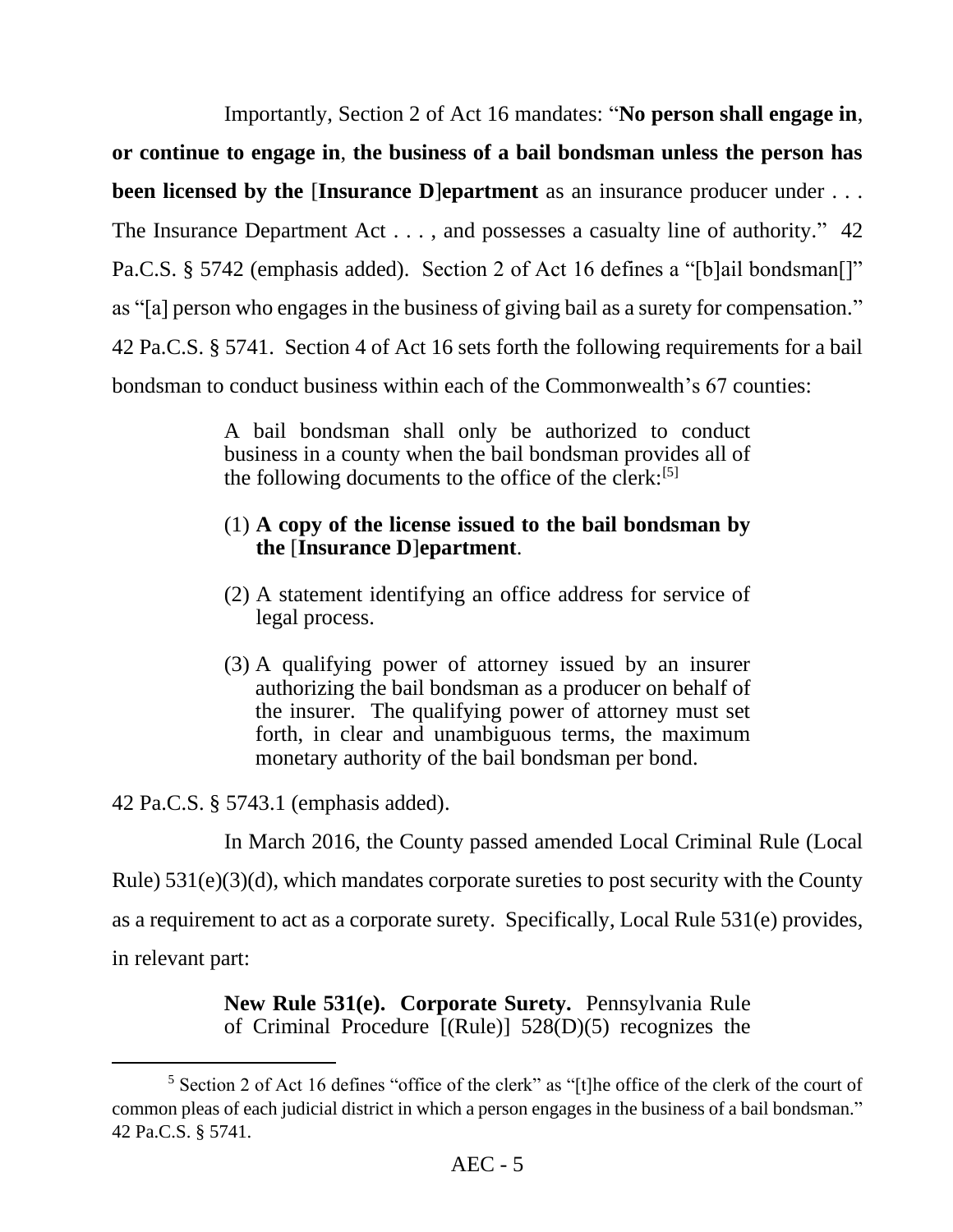surety bond of a surety company authorized to do business in the Commonwealth . . . as an acceptable form of security to satisfy the full amount of the monetary condition of a defendant's release on bail. Rule 531 of the Pennsylvania Rules of Criminal Procedure permits, by local rule of [c]ourt, additional requirement to be imposed on surety companies approved by the [c]ourt. This Regulation sets forth the additional requirement imposed by this Judicial District on corporate sureties and their agents.

l. *Applicability.* This Regulation applies to any corporate surety and its agents seeking to post a bond in satisfaction of the full amount of the monetary condition of a defendant's release on bail.

. . . .

3*. Requirements for Approval.* To become qualified to act as a corporate surety, or agent thereof, with respect to the posting of bail bonds in the Thirty Second Judicial District of Pennsylvania, a corporate surety and its agents must:

. . . .

d) Post with the Office of Judicial Support as security the minimum sum of \$50,000[.00] in United States currency or unencumbered securities of the United States Government, which will entitle the corporate surety to post bond in the aggregate sum of \$500,000[.00] or post \$75,000[.00] in [United States] currency or unencumbered securities of the [United States] Government, which will entitle the corporate surety to post bond in the amount of \$1,000,000[.00], and by further posting the sum required for each individual bond or undertaking with the bail authority. Provided, however, that the corporate surety must post additional security with the Office of Judicial Support in the event the corporate surety intends to post bond in excess of \$1,000,000[.00]. The additional security to be posted with the Office of Judicial Support must be in units of \$50,000[.00] which will entitle the corporate surety to post bond in the additional sum of \$1,000,000[.00] per unit. No interest will be paid on any deposits[.]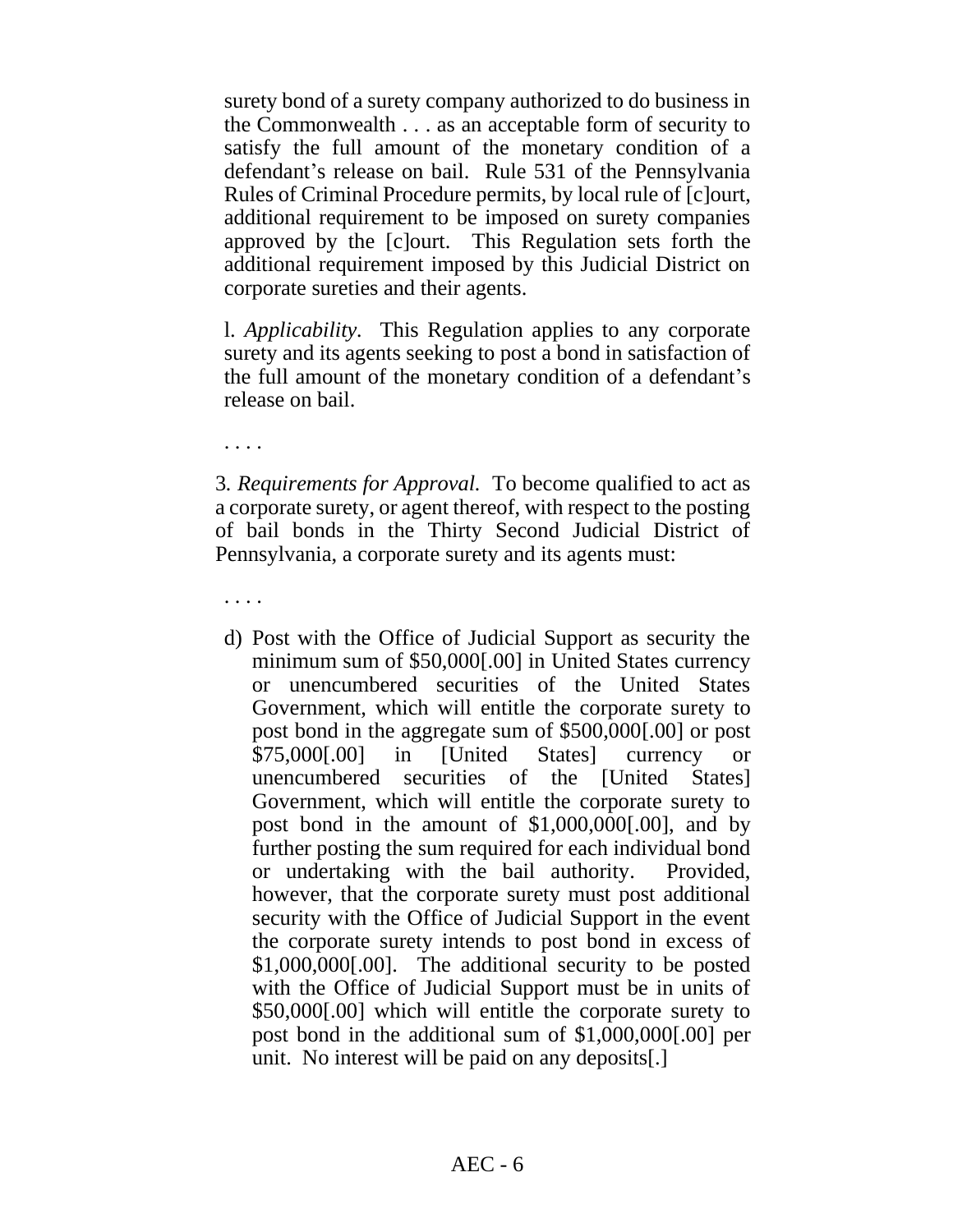Del.Co.R.Crim.P. 531(e).<sup>6</sup>

On August 5, 2016, Lexington and Fidelity deposited \$325,000.00 and \$100,000.00 with the County, respectively, in accordance with Local Rule 531(e)(3)(d). On July 5, 2020, Insurance Companies filed Petitions to Refund Bail Deposits Held by the County as Collateral/Security for Bail Bonds (Bail Refund Petitions) asserting that Local Rule 531(e) is preempted by Act 16 and The Insurance Department Act. The trial court heard oral argument on September 16, 2020. On September 25, 2020, the trial court denied the Bail Refund Petitions reasoning that because Act 16 separately defined bail bondsmen and sureties, and Insurance Companies are sureties under Act 16, and "[Rule] 531(a) . . . states that additional requirements may be imposed upon corporate sureties by way of local rules of court[,]" the County was permitted to enact Local Rule 531(e). Trial Ct. Op. at 6.

Rule 531(A) provides, in relevant part:

## **Qualifications of Surety**

**Subject to any additional requirements prescribed by local rule of court**, the following shall be qualified to act as sureties:

(1) owners of cash or securities as provided in Rule 528;

(2) owners of realty located in the Commonwealth as provided in Rule 528(D)(3), or owners of realty located outside the Commonwealth but within the United States as provided in Rule 528(D)(4), provided that satisfactory evidence of ownership or special approval of the court is obtained;

(3) **surety companies** approved by the court and authorized to do business in the Commonwealth [];

(4) **professional bondsmen** licensed under the Judicial Code, 42 Pa.C.S. §§ 5741- 5750[.]

Pa.R.Crim.P. 531(A) (text emphasis added).

<sup>6</sup> *See* delcopa.gov/courts/localrules/CriminalRules.pdf (last visited May 9, 2022).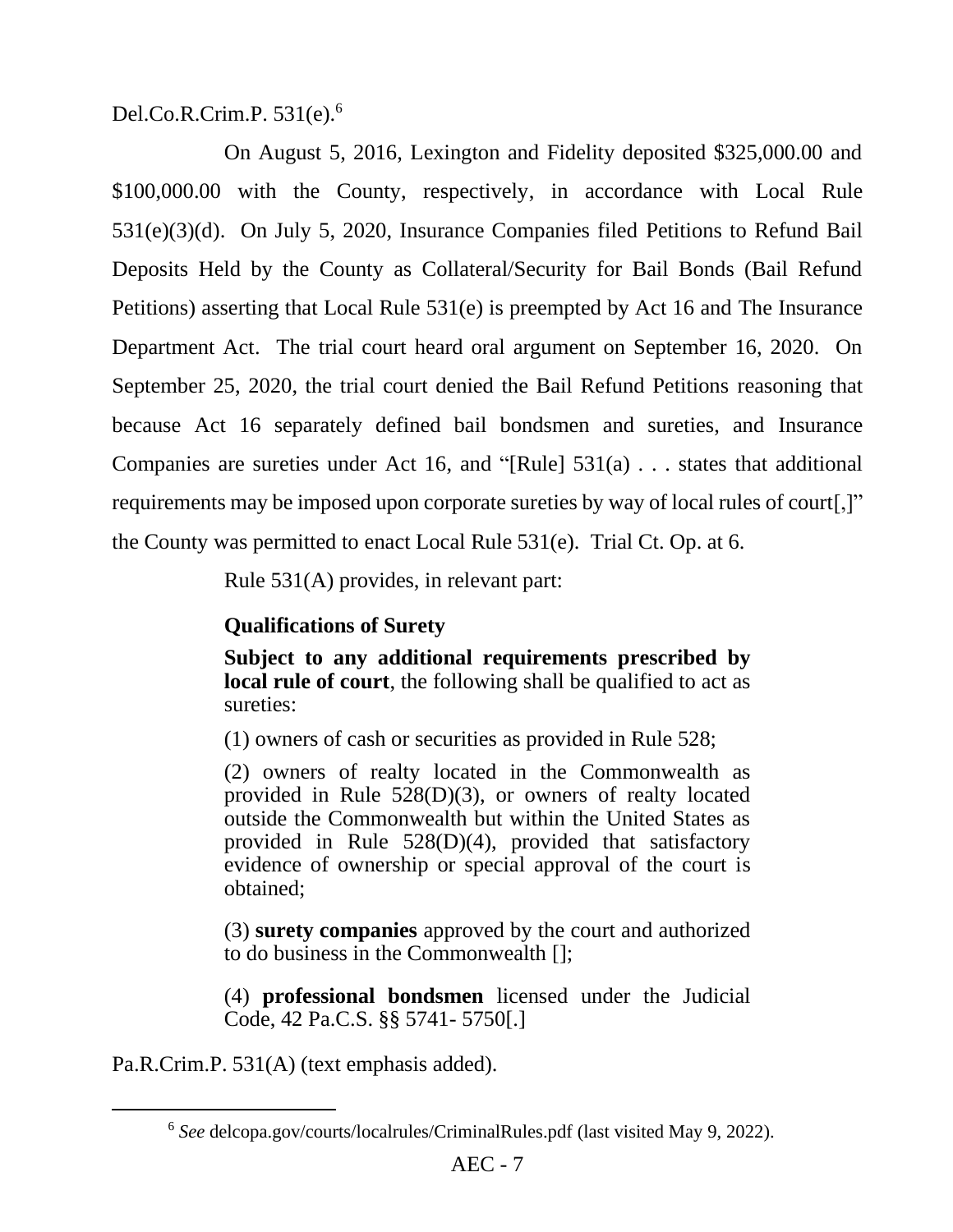The Majority similarly concludes that, because Act 16 separately defines bail bondsmen and sureties, and Section 4 of Act 16 applies only to bail bondsmen, not sureties, those requirements "do not preclude the County from imposing additional security requirements on corporate sureties. . . . Act 16 contains no language prohibiting a county from requiring corporate sureties to post additional security." *Lexington Nat'l Ins. Co. v. Del. Cnty.* (Pa. Cmwlth. Nos. 1078, 1079 C.D. 2020, filed May 10, 2022), slip op. at 6-7. The Dissent disagrees.

Initially,

[the Pennsylvania Supreme Court] . . . observe[s] that, in all matters of statutory interpretation, [the Court] appl[ies] the Statutory Construction Act [of 1972<sup>7</sup>], which directs [the Court] to ascertain and effectuate the intent of the General Assembly. 1 Pa.C.S. § 1921(a). Generally, a statute's plain language provides the best indication of legislative intent. *Pa. Fin. Resp*[.] *Assigned Claims Plan v. English*, . . . 664 A.2d 84, 87 ([Pa.] 1995) ("Where the words of a statute are clear and free from ambiguity the legislative intent is to be gleaned from those very words."). Only when the words of a statute are ambiguous will we resort to other considerations to discern legislative intent. 1 Pa.C.S. § 1921(c).

*Johnson v. Phelan Hallinan & Schmieg, LLP*, 235 A.3d 1092, 1097 (Pa. 2020).

"In determining legislative intent, we must read all sections of a statute 'together and in conjunction with each other,' construing them 'with reference to the entire statute' and giving effect to all the statutory provisions." *Ins. Fed'n of Pa., Inc. v. Ins. Dep't*, 970 A.2d 1108, 1114 (Pa. 2009) (quoting *Hous. Auth. of the Cnty. of Chester v. Pa. State Civ. Serv. Comm'n*, 730 A.2d 935, 945 (Pa. 1999)). "Where ambiguity or inexplicitness exists, the Court may afford weight to other considerations, including the object to be attained by the statute under consideration, the consequences

<sup>7</sup> 1 Pa.C.S. §§ 1501-1991.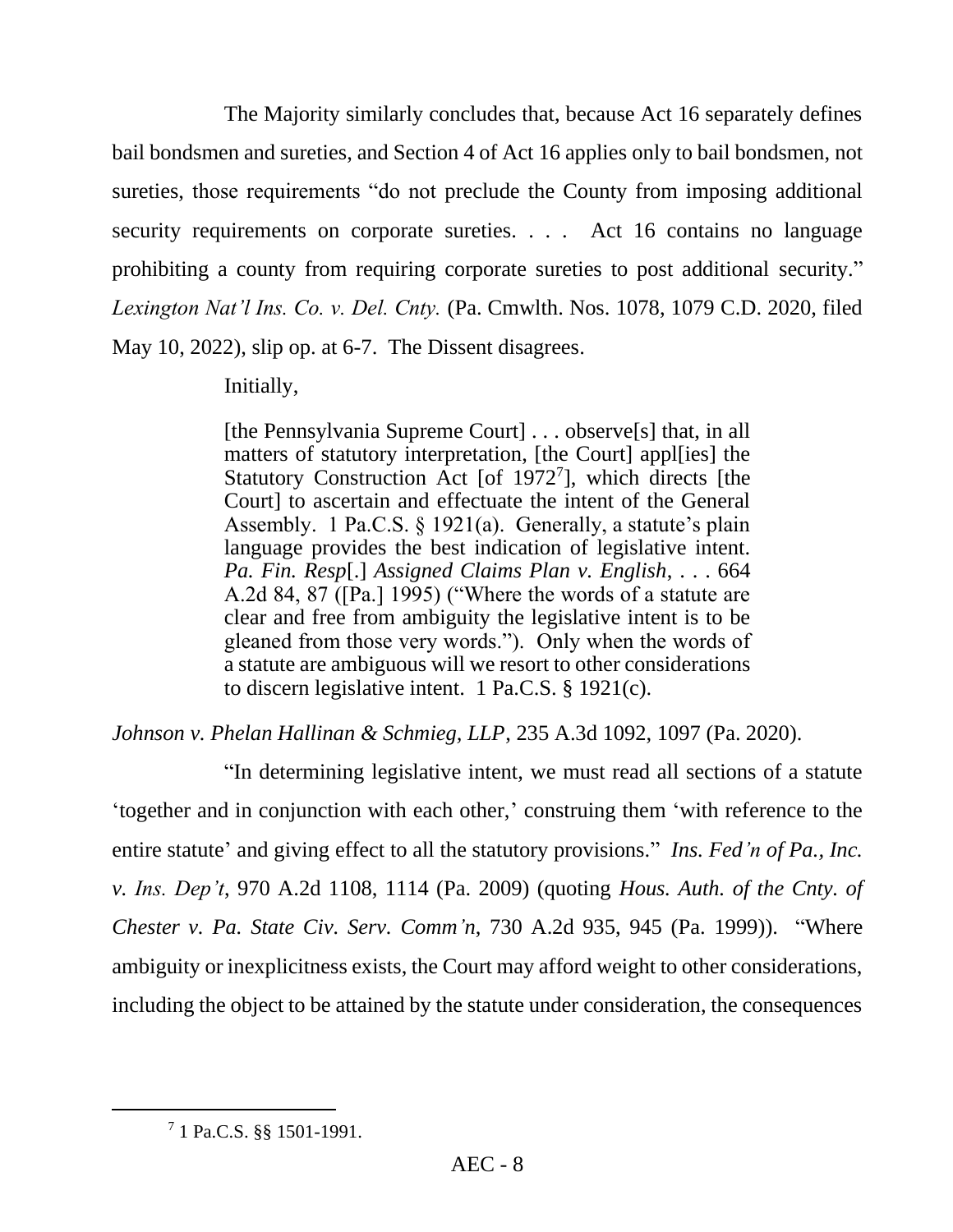of a particular interpretation, and contextual considerations." *Gas v. 52nd Jud. Dist., Lebanon Cnty.*, 232 A.3d 706, 712 (Pa. 2020).

Here, Section 2 of Act 16 defines a "[s]urety" as "[a] person who pledges security, whether or not for compensation, in exchange for the release from custody of a person charged with a crime prior to adjudication." *Id*.However, Section 2 of Act 16 also defines an insurer "as defined in [S]ection 601-A of [The Insurance Department Act,]" 42 Pa.C.S. § 5741, which definition includes "an insurance company." 40 P.S. § 310.1.<sup>8</sup> Because Insurance Companies are both sureties and insurers, deciding the issue on the basis of the definition of bail bondsman versus surety ignores Act 16's mandate that no person shall engage in the business of a bail bondsman **unless the person has been licensed by the Insurance Department**. *See* 42 Pa.C.S. § 5742. Clearly, Insurance Companies, as insurers, are licensed by the Insurance Department.

Local Rule 531(e)(2) defines a "corporate surety" as "any corporation, limited liability corporation or partnership which engages in the business of providing bail, providing or soliciting bail undertakings, or providing or soliciting indemnity or court indemnity to others on bail undertakings." Del.Co.R.Crim.P. 531(e)(2). The fact that Insurance Companies may be corporate sureties under Local Rule 531(e) does not change the fact that they are insurers under Act 16.

Because under Section 2 of Act 16 all bail bondsmen in the Commonwealth are licensed insurance producers for certificated insurance companies, and the Insurance Department determines the insurance companies' qualifications to conduct business in the Commonwealth, there is no dispute that Act 16 prohibits a county from requiring bail bondsmen to post additional security.

In *Commonwealth v. Liberty Bail Bonds*, 8 A.3d 1031 (Pa. Cmwlth. 2010), this Court addressed whether a surety agent was required to have an office in a county

<sup>8</sup> Added by Section 2 of the Act of Dec. 6, 2002, P.L. 1183.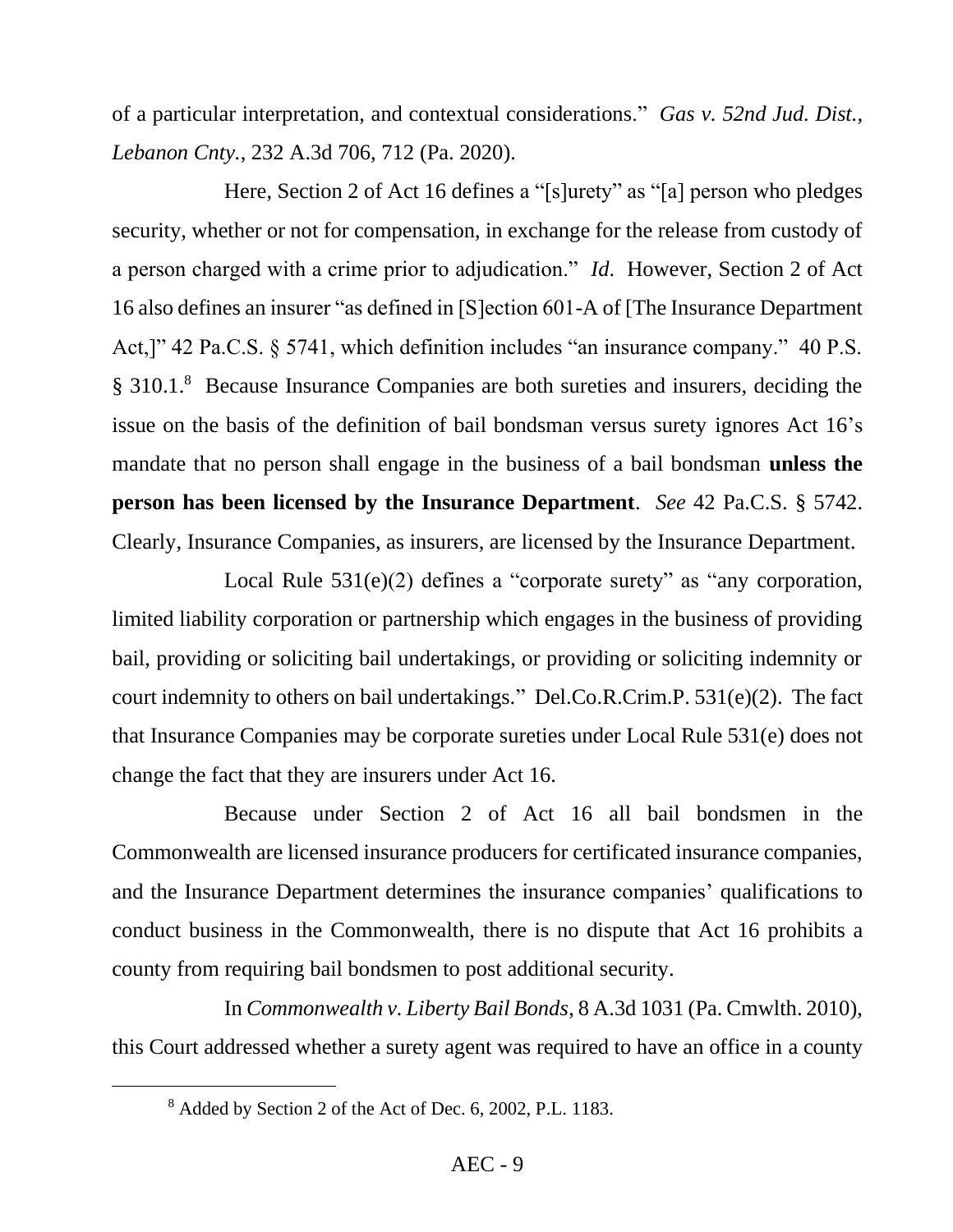where the county's local rule and the Judicial Code so required. The *Liberty* Court concluded that the local office rule applied only to bail bondsmen and not to surety agencies. The *Liberty* Court explained:

> **The conditions that a surety company/agent must comply with prior to engaging in a surety business in Pennsylvania are set forth in** [**Section 661 of The Insurance Company Law**] . . . *.* A surety must be licensed by the [Insurance] Department, carry a statewide license, must pass certain testing, must be backed by an insurance company and must abide by the specific financing and solvency conditions set forth in [Section 661 of The Insurance Company Law]. **A professional bail bondsm**[**a**]**n is not subject to these conditions**. Moreover, a professional bail bondsm[a]n is solely in the business of posting bail for incarcerated individuals.

*Liberty*, 8 A.3d at 1033-34 (emphasis added).

The Majority maintains that because the *Liberty* Court "premised [its] holding on the statutory definition of "professional bondsman"<sup>[9]</sup> and the legislature's clear intent to distinguish between bondsmen and surety agencies with regard to their office requirements[,]" The Insurance Company Law's "provisions were not germane to the case." *Lexington Nat'l Ins. Co.*, slip op. at 12. However, that fact does not

<sup>&</sup>lt;sup>9</sup> Liberty was decided before Act 16's enactment. At that time, Section 5741 of the Judicial Code defined a "[p]rofessional bondsman" as

Any person, *other than a fidelity or surety company or any of its officers, agents, attorneys, or employees***,** authorized to execute bail bonds or to solicit business on its behalf, who:

<sup>(1)</sup> engages in the business of giving bail, giving or soliciting undertakings, or giving or soliciting indemnity or counter-indemnity to sureties on undertakings; or

<sup>(2)</sup> within a period of 30 days has become a surety, or has indemnified a surety, for the release on bail of a person, with or without a fee or compensation, or promise thereof, in three or more matters not arising out of the same transaction.

*Liberty*, 8 A.3d at 1033 (emphasis omitted) (quoting former 42 Pa.C.S. § 5741).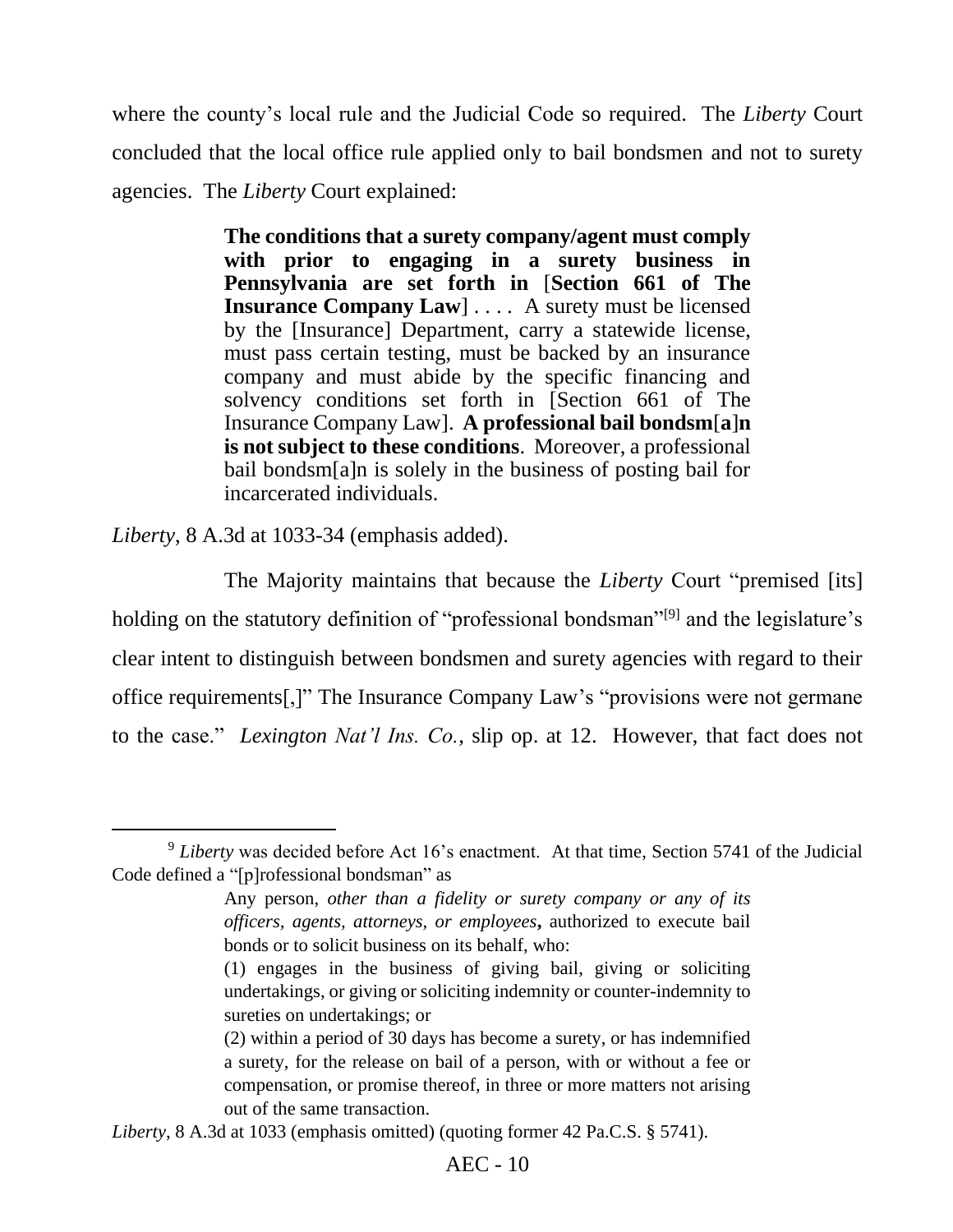discount the *Liberty* Court's recognition that **surety companies are regulated by the Insurance Department**, **not the county or the courts**.

Section 5702 of the Judicial Code expressly provides: "**Except as otherwise provided by** this title and **the laws relating to the regulation of surety companies**, all matters relating to the fixing, posting, forfeiting, exoneration and distribution of bail and recognizances shall be governed by general rules." 42 Pa.C.S. § 5702 (emphasis added). Thus, the General Assembly explicitly provided that the general rules (including Rule 531) *are superseded by the laws relating to the regulation of surety companies*. "The conditions that a surety company . . . must comply with prior to engaging in a surety business in Pennsylvania are set forth in [Section 661 of The Insurance Company Law.]" *Liberty*, 8 A.3d at 1033-34. Accordingly, the general rules, which are the rules of criminal procedure promulgated by the Pennsylvania Supreme Court, $^{10}$  do not control.

Moreover, The Insurance Company Law includes Section 1 of the Act of 1923,<sup>11</sup> which expressly instructs:

> Whenever any person individually, or in any public or private trust, who is now or hereafter may be required or permitted by law to make or execute or give a bond, or undertaking with security, conditioned for the faithful performance of any duty, or for the doing or not doing of anything in said bond or undertaking specified, **any head of a department**, **judge of the Supreme Court or prothonotary thereof**, **judge of the court of common pleas or prothonotary thereof**, **judge of the orphans**' **court**, **register of wills**,**sheriff**, **magistrate**, **or any other officer who is now or shall be hereafter required to approve the sufficiency of any such bond or undertaking**, **shall approve the same whenever the conditions of such bond or undertaking are guaranteed by a company duly authorized by the Insurance Department of this** [**s**]**tate to do business in this** [**s**]**tate**

<sup>&</sup>lt;sup>10</sup> Section 102 of the Judicial Code defines "[g]eneral rule" as "[a] rule or order promulgated by the governing authority." 42 Pa.C.S. § 102.

<sup>11</sup> Act of June 29, 1923, P.L. 943, *as amended*, 40 P.S. §§ 831-838.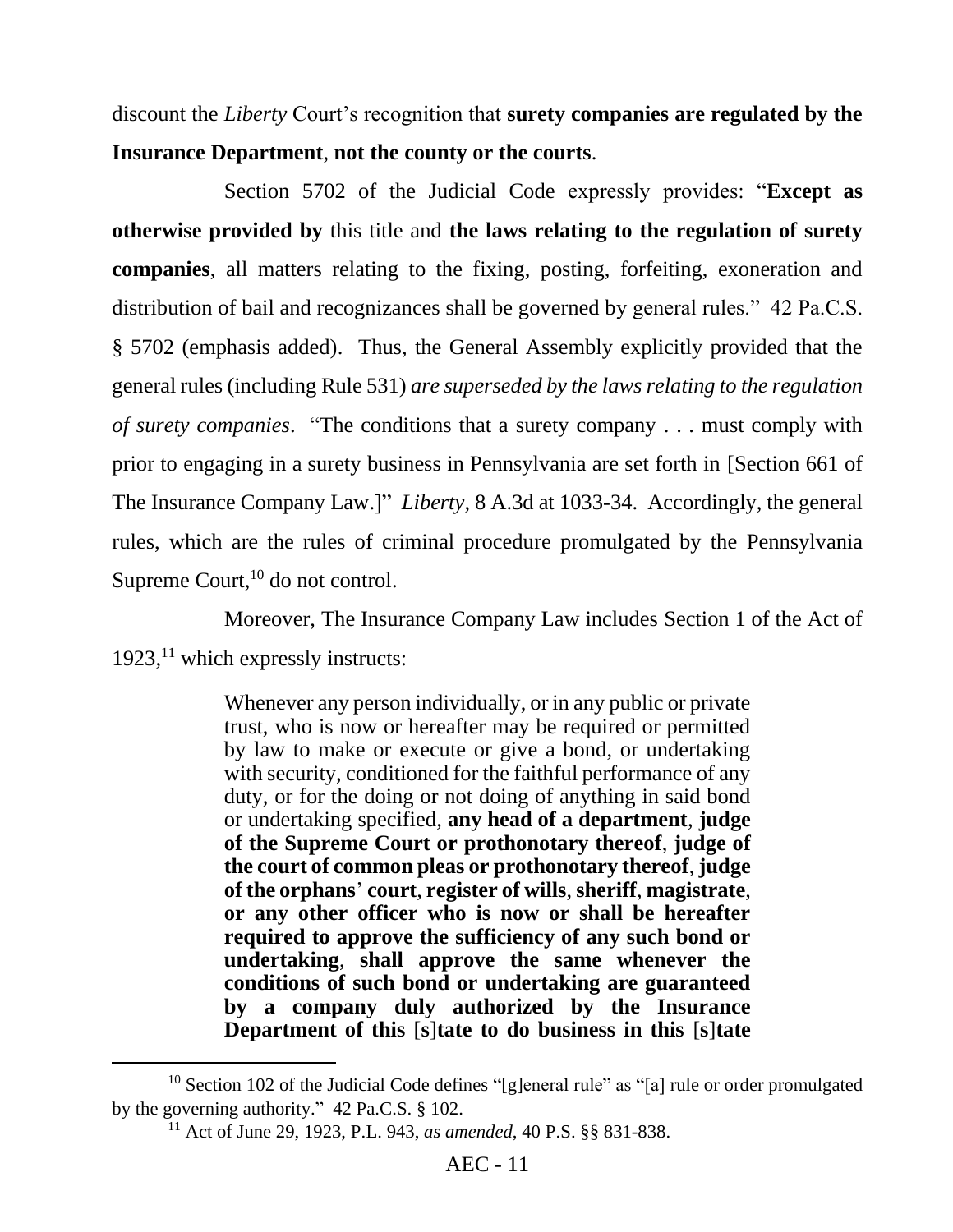**and authorized to guarantee the fidelity of persons holding positions of public or private trust**, **and whenever such company has filed**, **in the office of the prothonotary of the county in which the said bond is to be approved**, **a certificate issued by the Insurance Commissioner of the**  [**s**]**tate authorizing it to become surety on all bonds**, obligations, and undertakings, and **until such certificate has been revoked by the Insurance Commissioner**.

Such certificate shall be conclusive proof of the solvency and credit of such company for all purposes, and of its qualifications to be so accepted as such sole surety, and its sufficiency as such.

### 40 P.S. § 831 (emphasis added).

The Insurance Department's issuance of a license authorizes a surety company to issue bonds up to the maximum amount without further requirements, and for its bond to be universally accepted as sole surety. The insurer's general assets and the state-mandated deposit ensure the risk; there is no requirement of dedicated assets for a particular risk. Any other construction makes the statutory maximum bond amount meaningless. The Majority improperly attempts to distinguish bail bond surety companies, such as Insurance Companies, from any other licensed insurance company, and erroneously concludes that the local common pleas courts have authority to regulate certificated insurers and producers and establish county-by-county financial qualifications. The Majority's conclusions are plainly contrary to the General Assembly's unambiguous and comprehensive legislative scheme. Accordingly, because Section 5702 of the Judicial Code specifically excepts sureties' regulation from the courts' general rulemaking authority, I believe that Local Rule 531(e)(3)(d) does not control herein.

Because Insurance Companies are *insurers* under Act 16, and *corporate sureties* under The Insurance Company Law, I would conclude that the Insurance Department has the exclusive right to determine their qualifications to conduct business in the Commonwealth, and neither the courts nor the counties may override the